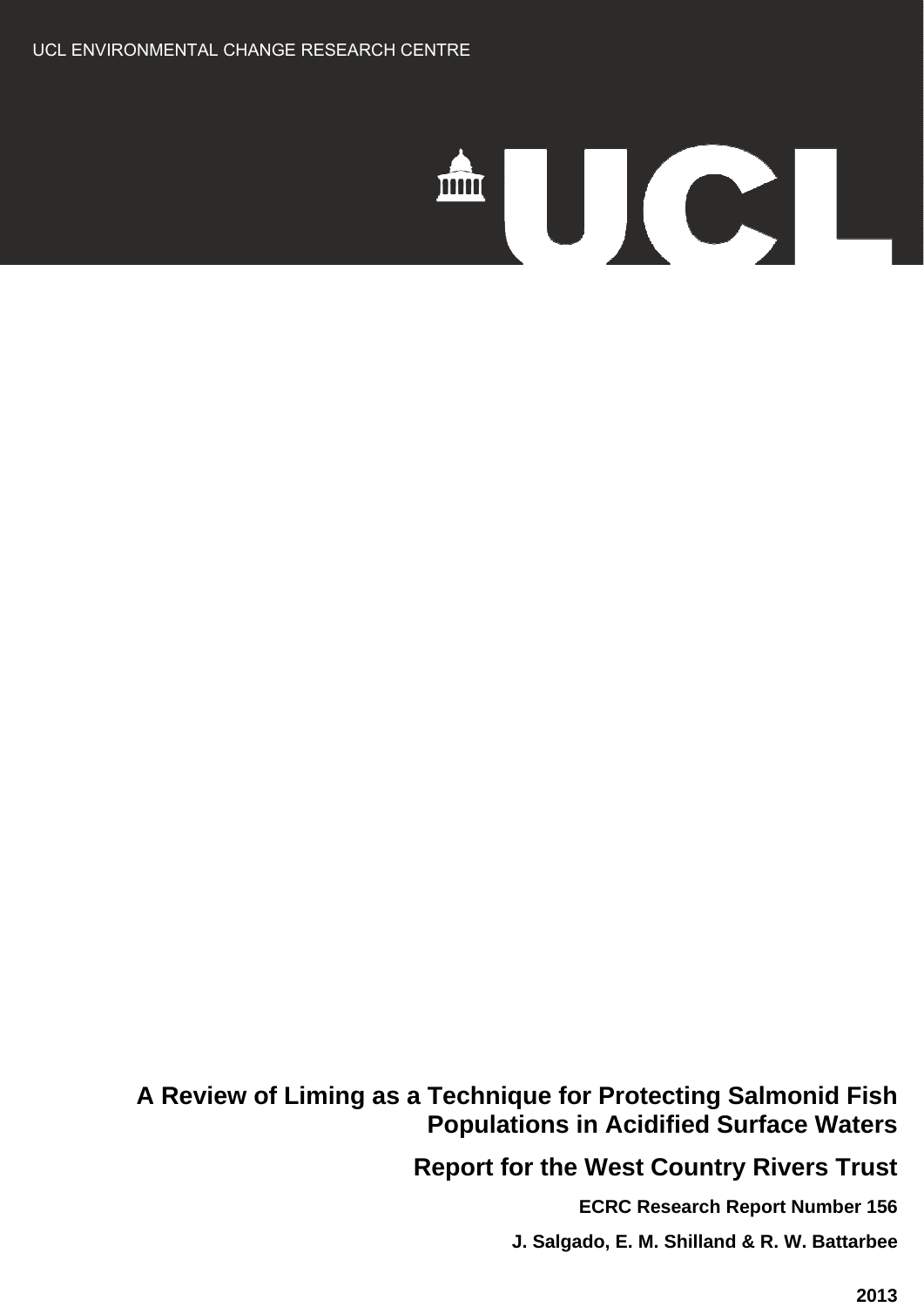### **A Review of Liming as a Technique for Protecting Salmonid Fish Populations in Acidified Surface Waters**

### **Report for the West Country Rivers Trust**

ECRC Research Report Number 156

**Jorge Salgado, Ewan M. Shilland and Richard W. Battarbee**

**2013** 

Environmental Change Research Centre University College London Pearson Building, Gower St. London, WC1E 6BT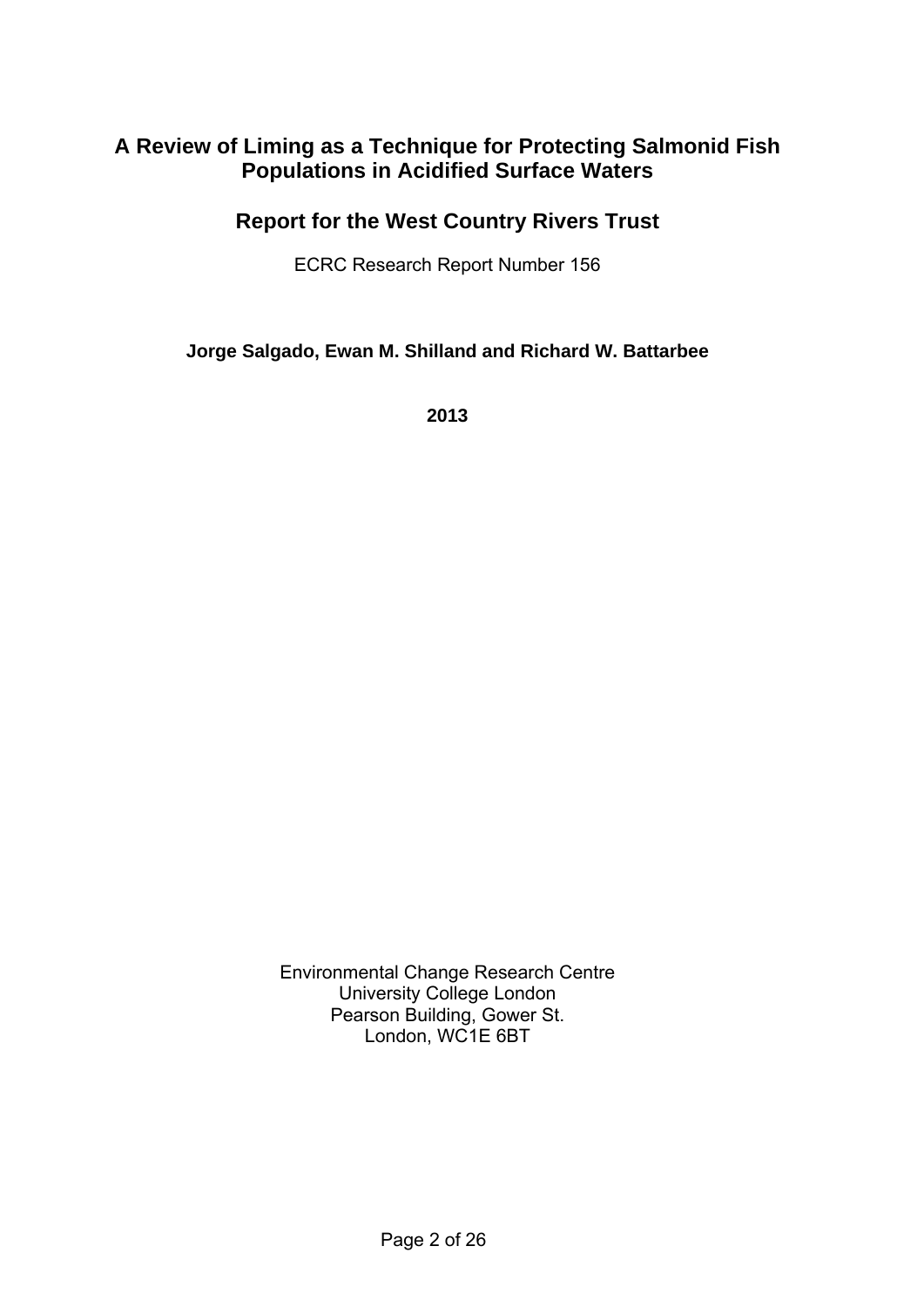# **Table of Contents**

| 1.       |      |  |  |  |  |  |
|----------|------|--|--|--|--|--|
| 2.<br>3. |      |  |  |  |  |  |
| 4.       |      |  |  |  |  |  |
|          | 4.1. |  |  |  |  |  |
|          | 4.2. |  |  |  |  |  |
|          | 4.3. |  |  |  |  |  |
|          | 4.4. |  |  |  |  |  |
| 5.       |      |  |  |  |  |  |
|          | 5.1. |  |  |  |  |  |
|          | 5.2. |  |  |  |  |  |
|          | 5.3. |  |  |  |  |  |
|          | 5.4. |  |  |  |  |  |
|          | 5.5. |  |  |  |  |  |
|          | 5.6. |  |  |  |  |  |
|          | 5.7. |  |  |  |  |  |
| 6.       |      |  |  |  |  |  |
| 7.       |      |  |  |  |  |  |
| 8.       | 20   |  |  |  |  |  |

### **List of Tables**

Table 1 Main compounds assessed for acidification mitigation studies. Theoretical neutralization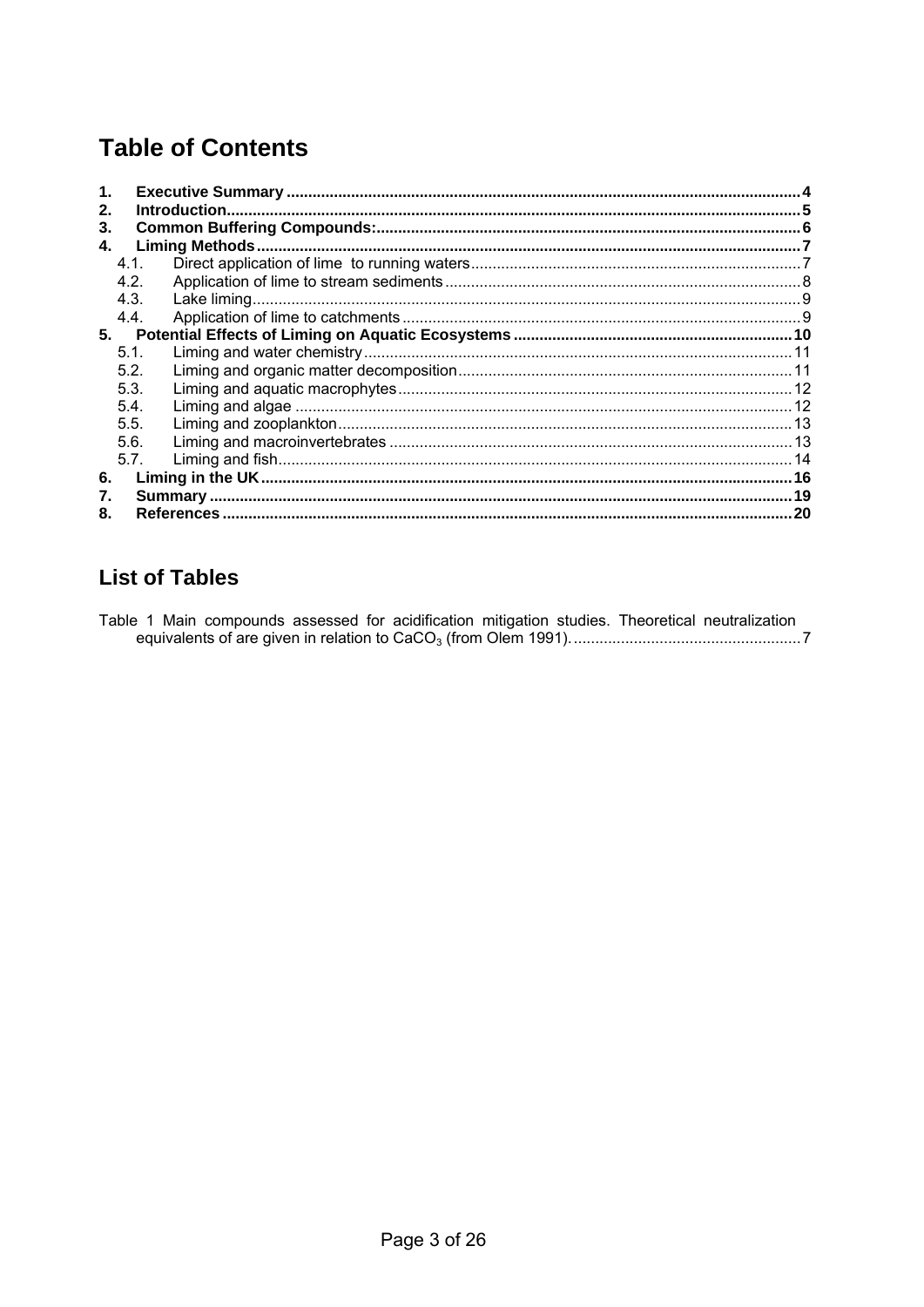# <span id="page-3-0"></span>**1. Executive Summary**

Liming is a common technique that has been used in many countries to raise the alkalinity of acidified surface waters and alleviate some of the damaging effects of acidification on salmonid fish populations.

The most common liming substance used is calcite, a calcium carbonate compound that is relatively inexpensive, available in different particle sizes and dissolves relatively quickly.

It can be applied directly to streams or lakes or it can be applied to catchment soils. When applied to catchment soils its effect can be long-lasting but it can cause significant damage to those catchment plant and animal communities that are naturally adapted to acidic conditions. When applied directly to surface waters its effect can be immediate but applications need to be continuous or frequently repeated to counter downstream dilution and loss.

For streams the most effective method is to use an automatic doser controlled by pHmeasuring sensors upstream and downstream of the doser to enable the exact quantity of lime needed to be added to the water body. Although effective this is an expensive method and one that needs to be maintained continuously for several years until the critical load exceedance has been eliminated. An alternative or complementary method is partial catchment liming by targeting water sources and selected wetlands to minimise damage to catchment vegetation.

Liming can be very effective in restoring and protecting salmonid fish populations, but if over-applied it can lead to unwanted increases in alkalinity and productivity that may produce symptoms of eutrophication and unwanted changes in the composition of plant and algal communities downstream.

Before a decision to lime is made it is important consider all possible uncertainties and specifically to have:

- (i) a clear justification, including a good reason for intervening before natural recovery has had time to occur;
- (ii) a good biological and ecological understanding of the target species and the ecosystem being modified;
- (iii) a knowledge of the target area, especially its hydrology;
- (iv) an understanding of the collateral damage to other plant and animal communities that might occur;
- (v) an appreciation of the length of time needed for the treatment to be applied;
- (vi) an awareness of the long-term feasibility of the program;
- (vii) a commitment to assessing the impact of the treatment through long-term monitoring.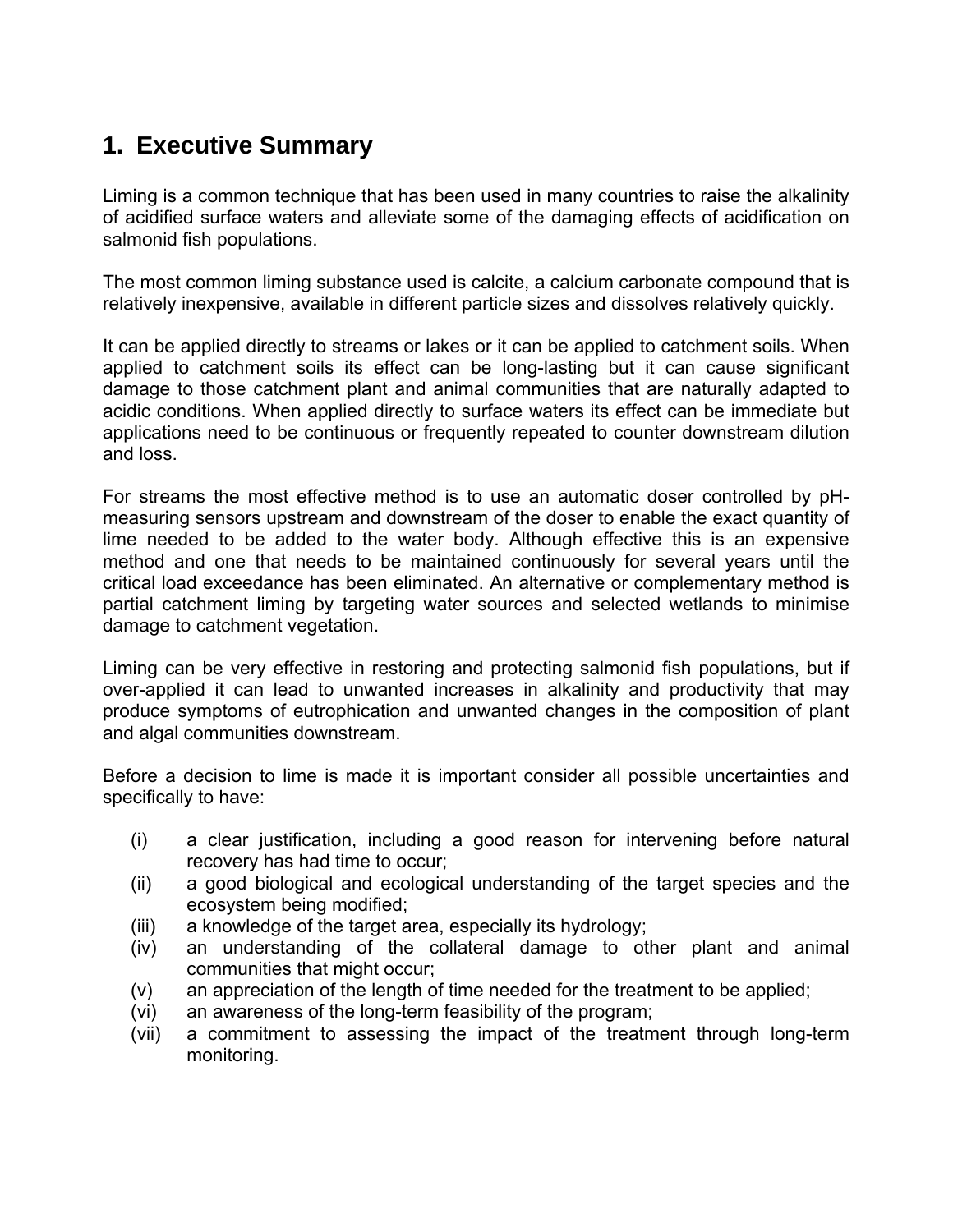# <span id="page-4-0"></span>**2. Introduction**

Anthropogenic acidification of surface waters from emissions of  $SO<sub>2</sub>$  and  $NO<sub>x</sub>$  has since the 1970s been widely recognised as one of the major environmental problems in Europe and North America (Mant *et al.* 2011; Clair & Hindar 2005; Menz & Seip 2004). Acid rain impacts aquatic ecosystems by lowering pH and can increase labile aluminium concentrations beyond lethal toxic thresholds for organisms, leading to biodiversity loss and profound alteration of community structure and ecosystem processes (Mant *et al.* 2011; Schindler *et al.* 1985). The degree of damage to ecosystems by acidification is determined by the sensitivity of bedrock and soils in a region and the amount of acid deposition received through time (Clair & Hindar 2005). Southern Scandinavia is one of the European areas most heavily affected by acidification. The region has slowly weathering bedrock and has been exposed to long-distance transported sulphur and nitrogen emissions emanating from fossil fuel combustion in heavily industrialised countries, principally the UK, upwind. Because of these factors brown trout (*Salmo trutta*) populations have been lost from large numbers of lakes and streams in Southern Norway and South-west Sweden, and, in Norway, Atlantic salmon (*Salmo salar*) populations have been lost from about 20 rivers (Hesthagen & Larsen 2003). Upland lakes and streams in the UK have been even more severely affected following more than a century of acid deposition most clearly seen from the history of air pollution and its ecological effects recorded in lake sediments (Battarbee *et al.* 1988).

Since the early 1980s rigorous acid emission controls have been successfully introduced across Europe and North America resulting in significant reductions in acid deposition and improvements in surface water chemistry (Mant *et al.* 2011; Reynolds *et al.* 2004, Evans *et al.* 2001, Stoddard *et al.* 1999, Monteith *et al.* in press). Nonetheless, sulphate levels in surface waters, although declining, remain higher than background, while  $NO<sub>x</sub>$  emission levels remain in most cases unchanged or if reduced, levels are still on a higher base than those achieved for SO<sub>2</sub> emissions (Mant *et al.* 2011; Fowler *et al.* 2007). At present, levels of nitrate within surface waters remain relatively high in many regions (Mant *et al.* 2011; Reynolds *et al.* 2004, Monteith *et al.*, in press). Recovery is a slow process and problems of acidification persist.

In an attempt to protect fish populations and accelerate ecosystem recovery from acidification many countries have, to a greater or lesser extent, used some form of liming or other buffering substance to increase pH (Clair & Hindar 2005; Sandøy & Langåker 2001; Henriksson & Brodin 1995). The liming of lakes, streams, and rivers for this purpose has been widely studied experimentally in North America and Europe for over 20 years. There is an imposing amount of literature describing the results of experimental liming, as well as a number of reviews of large-scale European projects, including the UK (e.g. Ormerod & Durance 2009, Henrikson & Brodin 1995, Howells & Dalziel 1992, Edwards *et al.* 1990). However, now that acidified lakes and streams in the UK are beginning to recover as acid deposition decreases there is less justification for interventions such as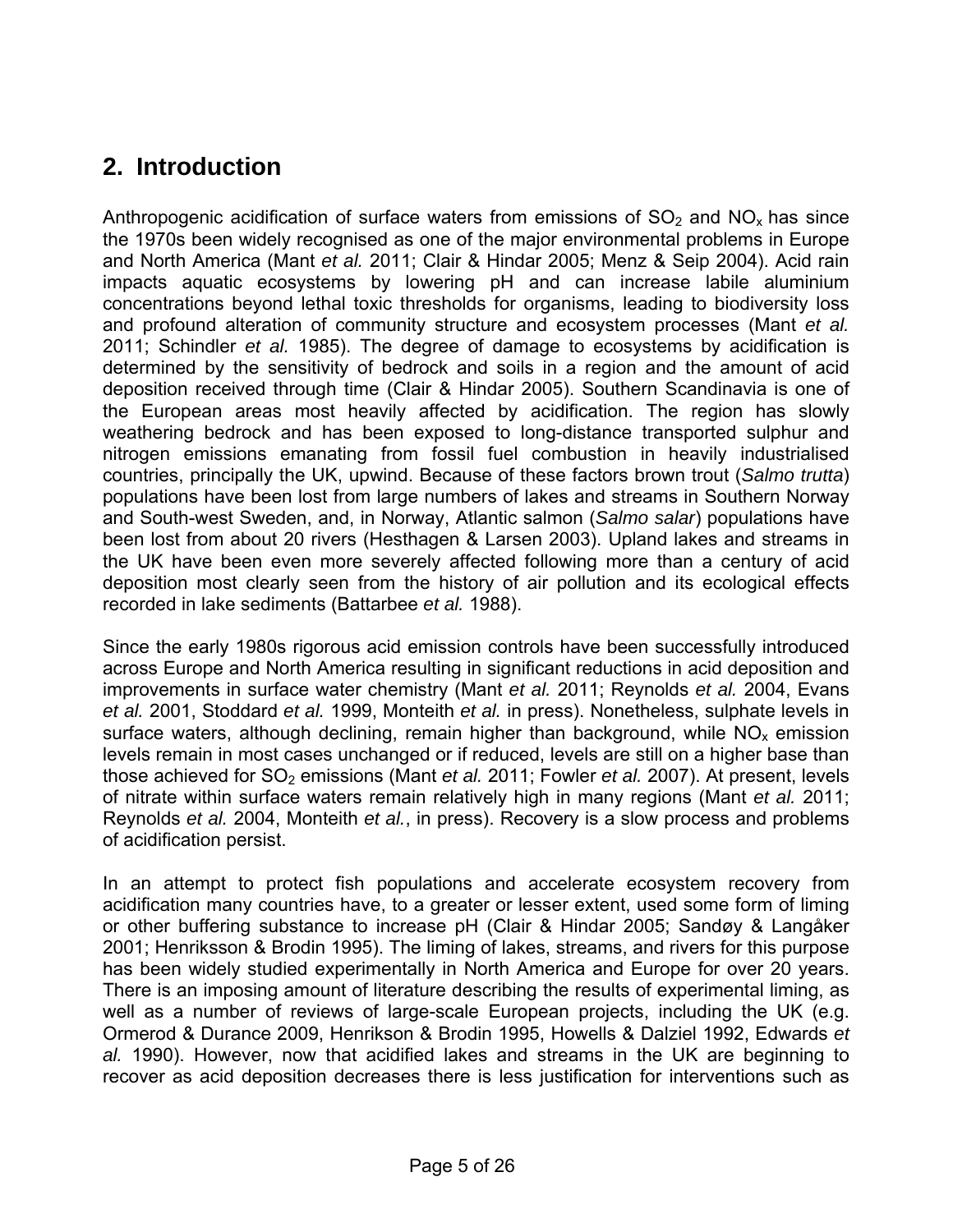<span id="page-5-0"></span>liming that, whilst protecting fish populations, may have negative consequences for other aspects of upland freshwater ecosystems.

Nevertheless, in this report, we describe the standard liming compounds and application techniques that have been used; we review their potential effects on aquatic ecosystems and highlight some of the most relevant liming studies that have taken place in the UK. For specific details of liming methods we refer the reader to the review of Olem (1991).

# **3. Common Buffering Compounds:**

The following buffering compounds have been used in acidification mitigation (Table 1) (Clair & Hindar 2005, Olem 1991):

- 1. **Calcite** (CaCO<sub>3</sub>): the most commonly used. Due to the extent of its general use in agriculture, calcite is easily available, relatively inexpensive, and has been well studied in the past. It can be purchased in different particle sizes, which makes it very useful for the different application methods (see next section).
- 2. **Dolomite** (CaMg(CO<sub>3</sub>)<sub>2</sub>): closely resembles calcite in its characteristics, has slightly higher buffering capacity but dissolves more slowly in acid water. It is also commonly available and has been used in experimental studies. It is mostly applied on catchment soils rather than as an addition to water itself.
- 3. **Sodium carbonate** (soda ash, Na2CO3) and **sodium bicarbonate** (baking soda, NaHCO<sub>3</sub>): both materials are effective buffering agents and commonly applied in water treatment facilities. They are, however, considerably more expensive than calcium-based buffers and have not been tested extensively in field situations.
- 4. **Mineral oxides** (calcium and calcium-magnesium oxides, CaO and CaO-MgO, quicklime or cementkiln dust (CKD)): are the byproducts of cement manufacture. They are mostly used as buffering agents in water treatment plants. Mineral oxides are however, difficult to store and apply safely in the field (Olem 1991). Studies in Sweden (Dickson & Brodin 1995) and Norway (Baalsrud *et al.* 1985) specifically council against their use in the field, due to high potential of injury to staff and damage to machinery. Careless use or accidental releases can also "induce harmfully high pH in the water" at the local scale (Dickson & Brodin 1995).
- 5. **Oxides**: Commonly (especial NaOH) used in water and wastewater treatment. Due to their caustic nature is not recommended for applications in natural situations (Olem 1991). They are especially difficult to use under rainy conditions when hydration can occur in equipment or in temporary open storage. However, Calcium (slaked lime,  $Ca(OH<sub>2</sub>)$ ), calcium-magnesium ((CaMg(OH)<sub>4</sub>)), and sodium hydroxide (caustic soda, NaOH) are less likely to react with moisture than the mineral oxides. Yet, they can still potentially cause high pH shock in waters when over applied.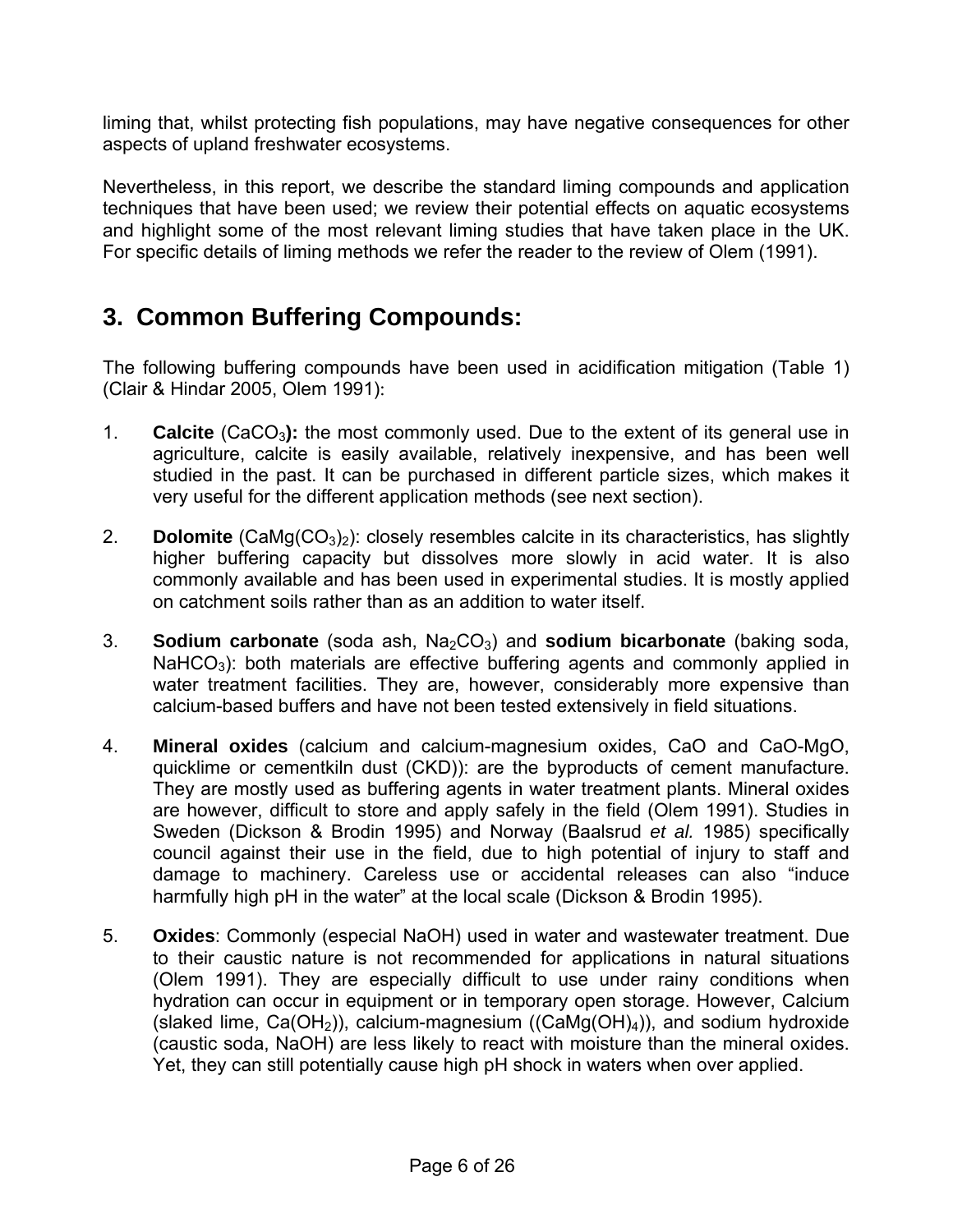<span id="page-6-0"></span>6. **Silicates**: slag lime, a waste product of metal smelting, has been used experimentally in the 1970s and 1980s but has been rejected due to its high metal content and detrimental effects on soils and aquatic populations (Alenäs *et al.* 1991). Olivene ( $Mg_2SiO_4$ ) has also been tested in a Swedish catchment application, but because of its slow dissolution its application is not practicable (Wilander *et al.* 1995). Crushed wollastonite  $(CaSiO<sub>3</sub>)$  has recently been applied in one of the Hubbard Brook catchments, New Hampshire, USA, by Likens *et al.* (2004) with improvements in water pH, ANC, and base cations only during base flow conditions. Silicates tend to dissolve much more slowly than carbonate minerals and thus less used for rapid action. Sodium silicate ( $Na<sub>2</sub>O·SiO<sub>2</sub>$ ) forms silica lye (Si(OH)<sub>4</sub>) in water, which binds strongly to aluminium. Its application is still mostly experimental but results are promising where the aim is to detoxify Al faster than by the use of calcite Birchall *et al.* (1989).

| Table 1 Main compounds assessed for acidification mitigation studies. Theoretical |
|-----------------------------------------------------------------------------------|
| neutralization equivalents of are given in relation to $CaCO3$ (from Olem 1991).  |

| <b>Common name</b>   | <b>Formula</b>                      | % Neutralisation equivalent |
|----------------------|-------------------------------------|-----------------------------|
| Limestone            | CaCO <sub>3</sub>                   | 100                         |
| <b>Dolomite</b>      | CaMg(CO <sub>3</sub> ) <sub>2</sub> | 109                         |
| Sodium carbonate     | Na <sub>2</sub> CO <sub>3</sub>     | 94                          |
| Sodium bicarbonate   | NaHCO <sub>3</sub>                  | 119                         |
| Calcined lime (CKD)  | CaO                                 | 179                         |
| Calcined dolomite    | CaO-MgO                             | 207                         |
| <b>Hydrated lime</b> | Ca(OH) <sub>2</sub>                 | 135                         |
| Caustic soda         | <b>NaOH</b>                         | 125                         |

## **4. Liming Methods**

The details of the different liming methods have been set out in detail in Olem (1991), Donnelly *et al.* (2003), Clair & Hindar (2005) and White (2000). However, a brief overview of the most common techniques described in these review papers (especially Clair & Hindar, 2005) is set out below.

### **4.1. Direct application of lime to running waters**

The application of lime or other buffering materials directly to streams or rivers (commonly referred to as in-stream liming) quickly neutralizes water acidity, resulting in immediate improvements of water pH and ANC. This method titrates running waters systems (streams or rivers) through a doser that distributes slurry made from a known amount of fine-grained limestone powder that is mixed with water. The exact quantity of lime that is necessary to be added into a stream or river is usually controlled by pH measuring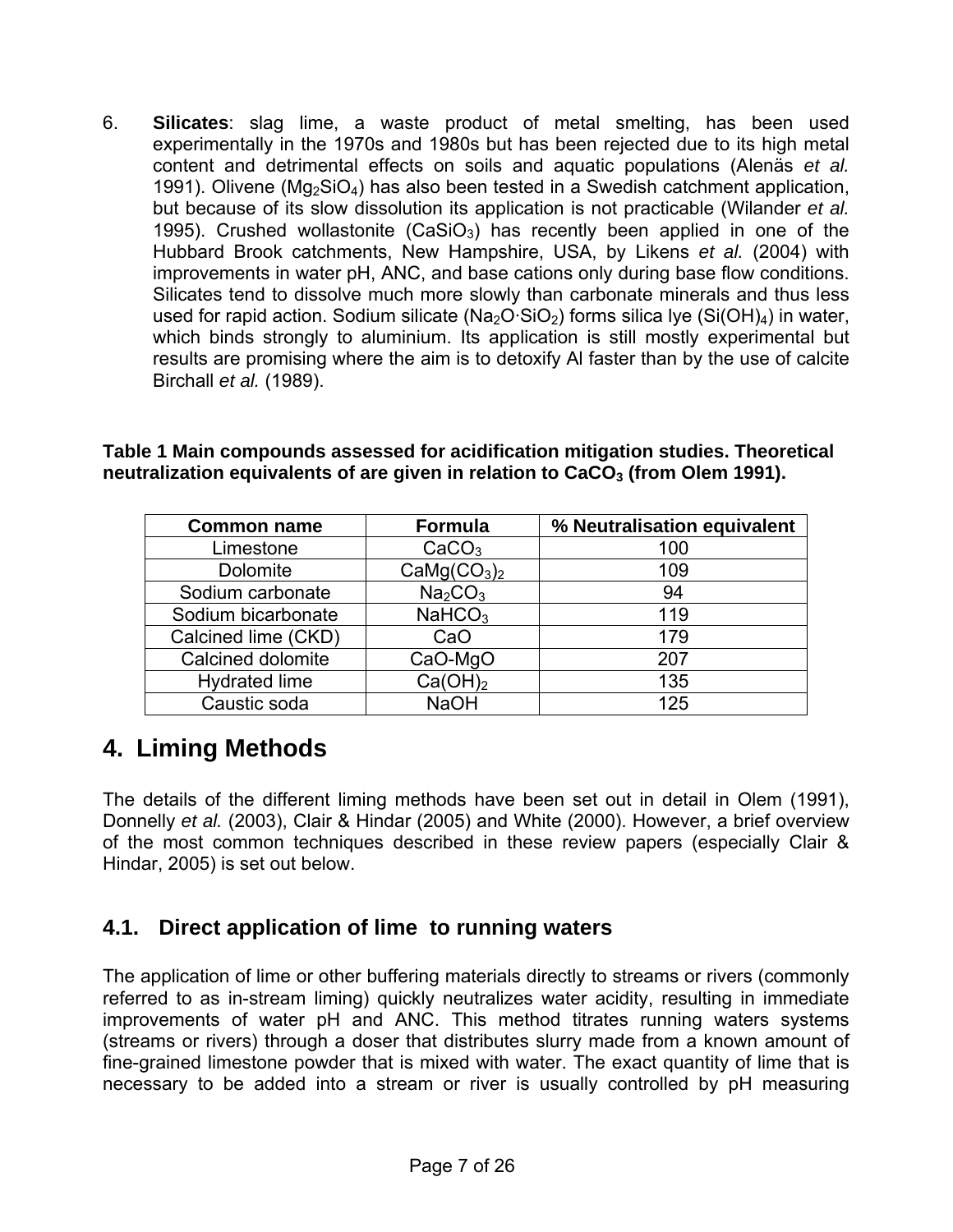<span id="page-7-0"></span>sensors upstream and downstream of the doser. This is a highly intuitive approach and widely used in Scandinavia.

**Advantages**: In-stream lime dosing provides a number of advantages: (i) running water bodies that are known to be imperative for fish migration can be directly targeted and carefully controlled (e.g Bjerknes & Tjomsland 2001); (ii) according to the target fish species, pH and calcium concentrations can be controlled to achieve any specific optimum requirements on a continuous basis; and (iii) in-stream liming is a cost-effective method as it reduces waste of liming agents and maintains continuous dosing to meet the target pH levels.

**Shortcomings**: There are some limitations to in-stream liming that need to be accounted for: (i) the necessary equipment for dosing operations is expensive. There is a requirement for continued maintenance and a constant provision of lime. According to the objectives of the project and its geographical location, dosers may need to be operated year round increasing the amount of equipment maintenance and risk of damage. Thus, if funds are restricted, only a limited number of dosers may be able to be accurately used; (ii) although in-stream liming provides an immediate buffering effect, its long-term effects are strongly dependent on the recovery of the associated catchment soils and the supply base cations and alkalinity suitable for sustainable "natural" populations. Therefore instream liming projects may have to be assessed for many decades; and (iii) only waters downstream of the liming site will be affected by water chemistry changes. Consequently, only fish passage and fish habitat at specified distances below the treatment site will benefit. Dilution of limed water by downstream, untreated watercourses will depend on the area drained and the applied dose. It is therefore very important to carefully assess the timing of the project, how many dosers are needed and the extent of funding prior to any installation attempt.

### **4.2. Application of lime to stream sediments**

Another mechanism of reducing acid water conditions in smaller upstream sites is by adding liming substances to their sediments. In contrasting to in-stream liming (addition of a fine powder or slurry), this technique uses gravel-sized particles of lime or dolomite that are placed in the stream sediments and which act as barriers or water filters (Olem 1991). As water passes through these barriers, lime particles are dissolved, releasing bicarbonate and base cations into the system.

**Advantages**: In addition to improved water chemistry conditions, the application of limestone cobbles in sediments can also act as an important feature for fish spawning. Salmonids generally need coarse sediments for laying eggs in stream and the presence of limestone cobles in the streambed provides temporary improved habitat for the hatching of eggs. Limestone cobbles can also help to ameliorate the interstitial water acidity, which can provide a substantial benefit for egg survival. Buffering material from marine deposits of shell sand that are found in shallow areas along some coasts can also be applied as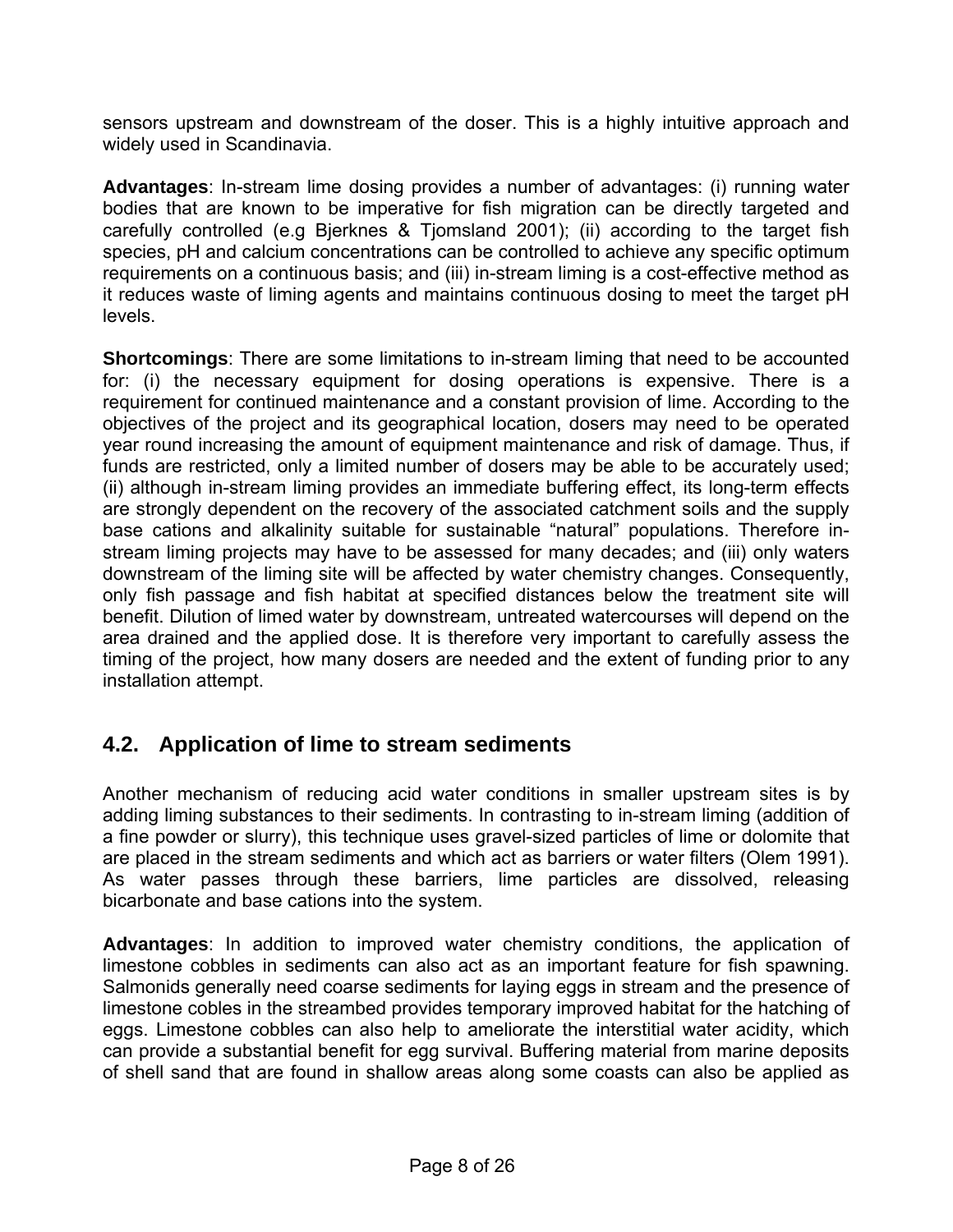<span id="page-8-0"></span>additional material for this purpose. This is a common practice in Norway, which has resulted in positive effects on brown trout reproduction.

**Shortcomings**: potential problems associated with the application of limestone cobbles are: (i) the performance of the one-off application barriers tend to decrease rapidly within a few weeks of installation; (ii) sites with large hydrological dynamics are highly prone to lose their barriers, as bed load materials are moved downstream. High dilution rates during high floods may also result in a loss or diminishing of the effectiveness of the barriers; (iii) barriers rapidly become covered with organometallic coatings that can greatly reduce the dissolution of lime particles (Watt *et al.* 1984).

### **4.3. Lake liming**

Another liming method,d related to in-stream dosing is the addition of buffering substances onto lake surfaces. Lake liming involves the direct application of slurry or finegrained lime onto the surface of a target lake. It can be applied from boats, on ice before melt, or aerially from airplanes or helicopters. This approach is widely used in Scandinavian acid rain mitigation programs (Dickson & Brodin 1995, Sandoy & Romundstad 1995).

**Advantages**: The main advantages of lake liming are its relatively straightforward application methods and its low costs. The addition of lime to a lake usually brings immediate increases in pH and ANC and a reduction in Al.

**Shortcomings**: Some of the associated drawbacks of direct lake liming are: (i) liming products can be easily lost, especially in sites where flushing rates are considerably high (Gubala & Driscoll 1991); (ii) liming material can be also lost into lake bottoms unless the target lake has a mean depth greater that 50 m or extremely fine-ground material (mean particle size <0.02 mm) is used (Sverdrup 1985); (iii) acid snowmelt water from the surrounding catchment generally does not mix with the deeper, lime lake waters, forming an acidic layer at the lake surface on its way out of the catchment (Rosseland & Hindar 1988).

### **4.4. Application of lime to catchments**

An alternative approach to direct liming is the addition of buffering substances to the associated catchment of a target water body. This method is usually conducted from helicopters equipped with specialised application equipment, or fixed-wing aircraft with agricultural spreaders or fire fighting capabilities (Olem 1991). The most common approaches for catchment liming are whole-catchment liming, liming only the discharge areas along the streams and wetland liming.

Unlike whole-catchment and discharge area liming, wetland liming applications are restricted by catchment characteristics, as wetlands are mostly found in lowland areas or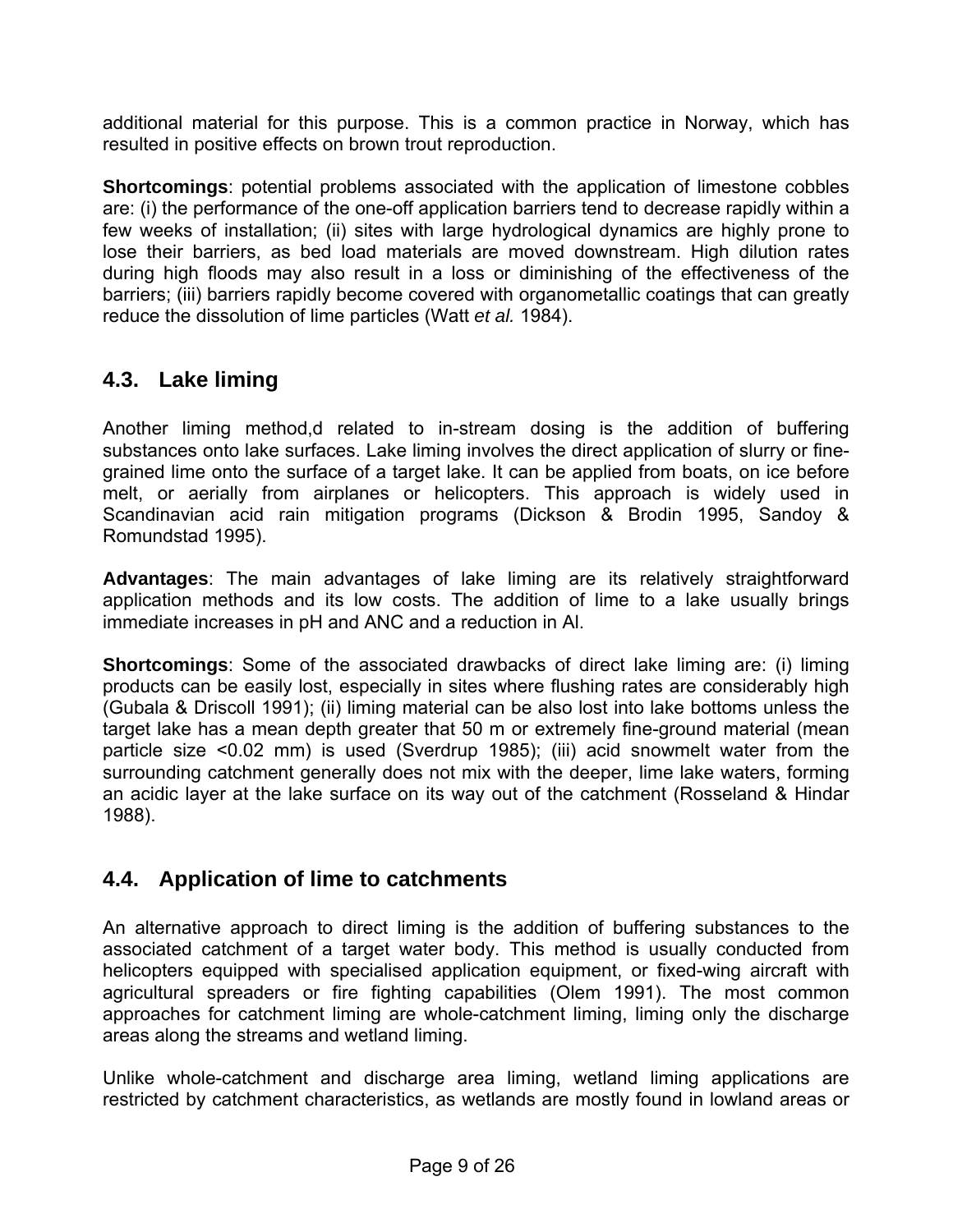<span id="page-9-0"></span>near lakes and rivers or in depressions underlain by impermeable substrates in fields and forests (Xenopoulos *et al.* 2003). The soils of wetland ecosystems are predominately composed of slowly decomposing plant material, rich in natural organic acids (NOA) that leak into associated waters and provide a rich source of TOC in lakes and streams (Ritchie & Perdue 2003). The NOAs are amphoteric compounds and thus in freshwaters can behave either as acids at pH levels higher than approximately 5.5 or as buffers at lower pH levels (Clair *et al.* 1992). Due to the low pH of wetland draining waters and the good contact between runoff waters, the addition of buffering substances to wetland catchments is commonly used. Liming wetlands enhances the chemical composition of interstitial water and increases  $Ca<sup>2+</sup>$  and pH to levels not normally found in natural wetland conditions (Kvaerner & Kraft 1995).

**Advantages:** catchment liming can be successful for several reasons: (i) it avoids the problems of poorly mixed water columns of some standing water bodies; (ii) this approach is better for mitigating smaller, remote (poor access) streams and tributaries; (iii) it has low maintenance costs, as liming material needs to be spread at much lower frequency; (iv) there is no need for complex dosing systems that must be intensively maintained; (v) it may help to increase soil base saturation and help soils to retain Al; and lastly (vi) this approach provides more stable variation in water chemistry as is not affected by extreme weather conditions and high flows (Hindar 2005).

**Shortcomings**: The biggest problems associated with catchment liming are: (i) the application cost as the amount of lime needed will vary depending on soil types and conditions, as well as water flow paths and spreading area; and (ii) the damage it can do to naturally acidic terrestrial habitats and associated flora and fauna.

# **5. Potential Effects of Liming on Aquatic Ecosystems**

The effects of liming on biological communities are complex and vary between ecosystem types (lakes, streams, rivers, wetlands) and regions. Further, due to their greater hydrological stability and their accessibility, the biological responses of lakes to liming have been more widely studied than those of rivers or streams (Mant & Pullin 2012; Weatherley 1988). A recent review by Mant *et al.* (2011) now summarises the best available evidence to address this deficiency for fish and invertebrates in running waters.

Liming usually increases pH and alkalinity in acidified waters resulting in short-term improved water quality for aquatic biota (Mant *et al.* 2011). Nonetheless, substantial research has shown that liming-induced community changes are not stable. For instance, strong temporal variability, mediated by a return to an acidified state of the communities when liming is discontinued is commonly observed (Clair & Hindar 2005). Consequently, liming may only provide temporary remediation of acidification, rather than a long-term solution (Mant *et al.* 2011, Clair & Hindar 2005, Weatherley 1988). Moreover, the continued application of lime can be in itself an ecosystem-level disturbance (e.g. Angeler & Goedkoop 2010; Weatherley 1988). This is of particular importance in regions where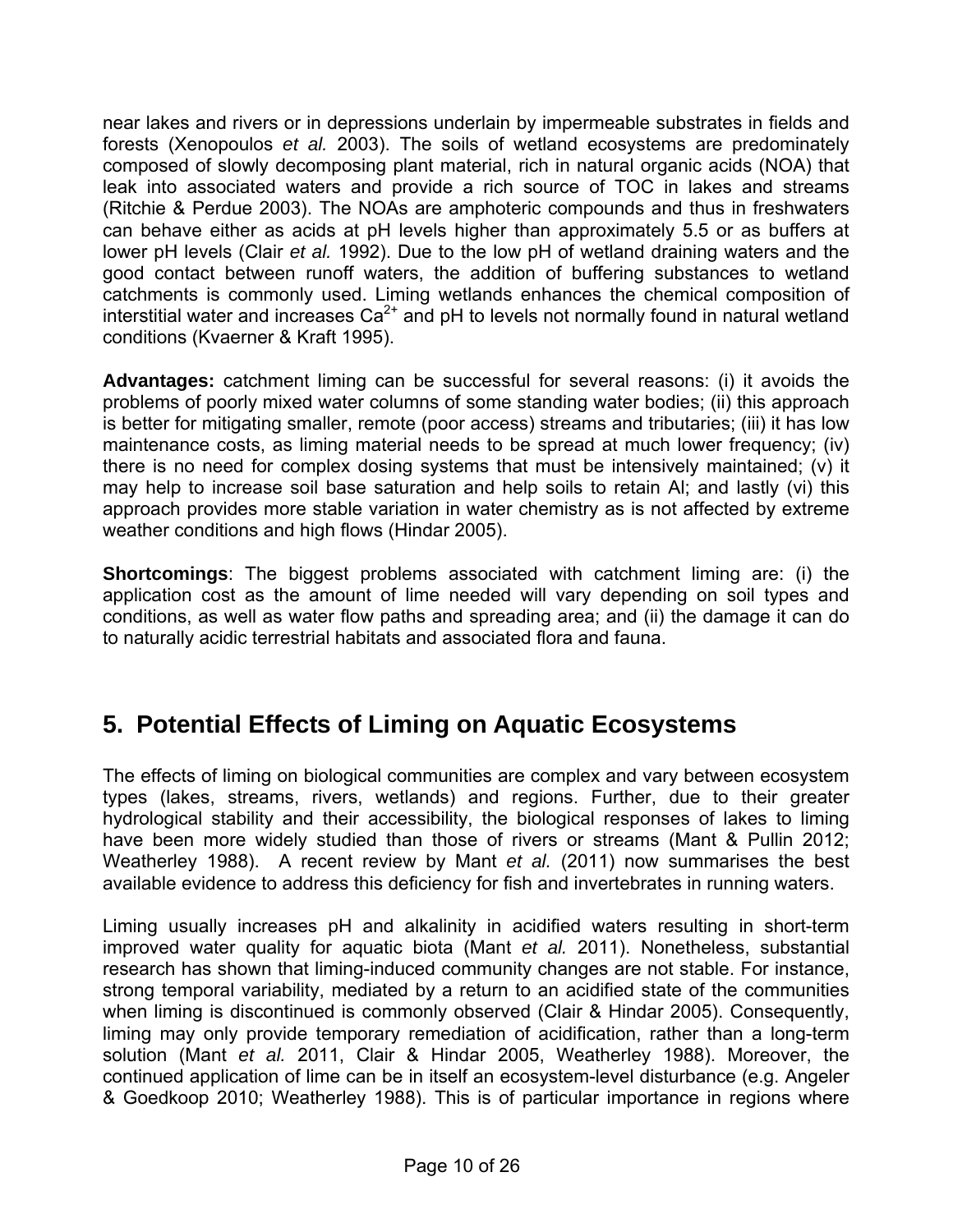<span id="page-10-0"></span>acidity is attributable to natural causes or where acidified systems are showing signs of natural recovery (e.g. Bishop *et al.* 2001, Schindler 1997). Further, the inputs of acid water from runoff or tributaries into limed systems can also generate a chemical aluminium speciation, the effects of which can potentially be more toxic than those of acid waters (Angeler & Goedkoop 2010; Rosseland *et al.* 1992; Teien *et al.* 2004). Other potential effects of liming include an increase in water turbidity and the inorganic content of particulate matter and the precipitation of dissolved organic carbon, nutrients and trace metals (Angeler & Goedkoop 2010; Wällstedt *et al.* 2008; Kullberg 1987). Acid episodes during rainstorms or snowmelt can also affect sensitive organisms even under limed conditions (Kowalik *et al.* 2007).

Based on the succinct reviews by Mant & Pullin (2012), Mant *et al.* (2011) and Weatherley (1988) we set out below a brief overview of the different impacts of liming in water chemistry and biological groups.

### **5.1. Liming and water chemistry**

A number of studies have been carried out to evaluate the effect of catchment liming on surface water chemistry (Claire & Hindar 2005). Olem (1991) reviewed a number of the earlier studies and most of these produced improvements in pH, ANC, and base cations in waters draining the limed areas. One of the longest data records of water chemistry post whole-catchment liming is from Tjønnstrond in Telemark, southern Norway. This large dataset provides evidence from a 25 ha area that was limed with 0–0.2 mm calcite powder in 1983, approximately 3 t ha<sup>-1</sup> (Traaen *et al.* 1997). Despite initial amelioration, by 1990 pH had decreased to 5.0 and AI increased to 70  $\mu$ g L<sup>-1</sup>. Water chemistry however has been acceptable for brown trout for over 20 years since the initial treatment. In addition to pH, Ca concentrations have also been measured, showing an increase during pH depressions. The reduced acid deposition and increased base saturation of the soils in response to the liming have worked together to maintain and even improve the water quality again since 1990 (Traaen *et al.* 1997).

### **5.2. Liming and organic matter decomposition**

The decomposition of plant detritus and other organic matter is a vital process to the flow of energy and nutrients in aquatic ecosystems (Weatherley 1988). In acidic lakes the rate of decomposition of organic matter is usually low and predominately driven by fungi (Weatherley 1988). The addition of lime and its associated increase of pH generally stimulate bacterial growth resulting in a switch from fungal to bacterial dominance and an associated increase in the rates of decomposition (Weatherley 1988; Gahnstrom *et al.* 1980). Liming also increases the number and activity of aerobic heterotrophic bacteria in the water column (Scheider *et al.*, 1975). Yet, although bacterial densities have been commonly related to increases in pH, positive responses do not always occur when comparing acidic and non-acidic lakes, which in some instances can be related to DOC (Gahnstrom *et al.* 1980). Further, the precipitation of metals after liming to sediments can compete with sediment bacteria for phosphate and hence influence decomposition rates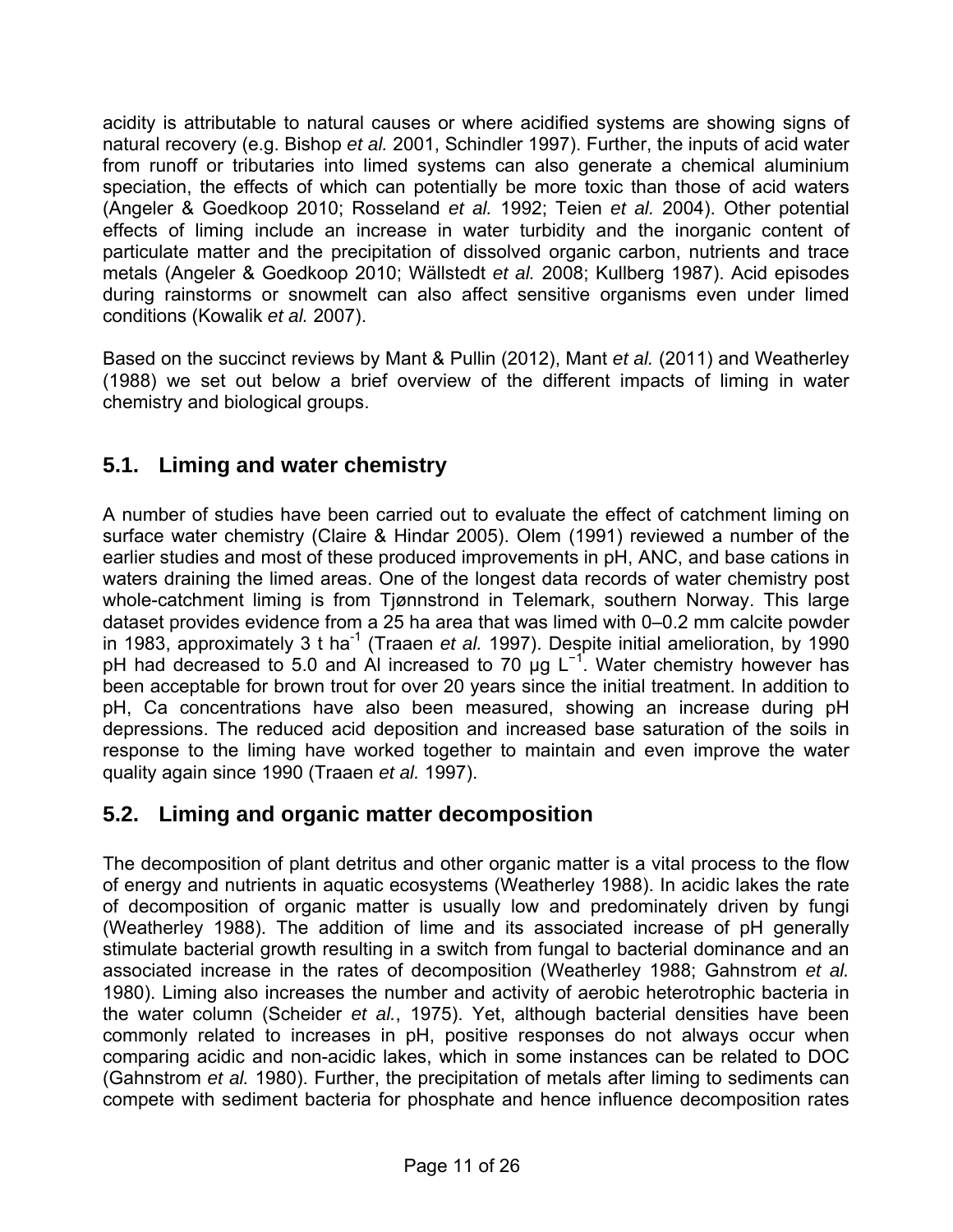<span id="page-11-0"></span>(Weatherley 1988). However, the potential toxic effects of metals after liming to sediment bacteria are poorly studied.

### **5.3. Liming and aquatic macrophytes**

Macrophytes are key structural drivers of aquatic ecosystems by providing food, spawning ground and refugee from predation for epiphytes, invertebrates and fish (Jeppesen *et al.* 1998). In acidic waters, dominant plant groups include *Juncus*, *Isoetes*, *Lobelia*, bryophytes and blue-green algae (cyanobacteria) (Stokes 1986). In general, macrophyte growth after liming will be inhibited by shading due to high epiphytic growth and phytoplankton blooms (Sand-Jensen & Sondergaard, 1981). Increased transparency in limed humic lakes may stimulate elodeid macrophyte growth such as broadleaf *Potamogeton* species, whereas reduced transparency due to lime-enhanced algal biomass would have the opposite effect (Sand-Jensen & Sondergaard, 1981). Exposed areas normally colonised by *Lobelia* and *Isoetes* in acidic lakes have been reported to decline after liming by competition with other taller growth macrophytes and/or a direct physiological response to the alterations in water chemistry (Roelofs 2002); however, such responses to liming are not generally consistent (Weatherley 1988). Similarly, an occurrence of *Potamogeton natans* after liming has been reported but the processes behind it were not elucidated (Weatherley 1988). The decline of *Juncus bulbosus* on neutralisation can be ascribed to the direct effects of increasing pH, since culture experiments demonstrate its retarded growth at higher pH (Roelofs *et al.* 1984). The great reductions in growth and distribution of *Sphagnum* spp., benthic mats of blue-green algae, and filamentous green algae, notably *Mougeotia* spp., which occur within 1 to 2 years following treatment, have also been attributed to the reduction in  $H^+$  concentrations (Hultberg & Andersson 1982).

### **5.4. Liming and algae**

Phytoplankton is a vital food resource for zooplankton, macroinvertebrates and fish, and largely contributes to the detrital food chain (Weatherley 1988). In streams and rivers, phytoplankton is usually of lesser importance and the epilithon, composed of diatoms, blue-green algae and bacteria, plays a crucial role in the transfer of energy into higher trophic levels (Weatherley 1988). Although, phytoplankton biomass can initially be reduced by liming, research evidence suggests that on average liming increases their diversity within the following few months (Mant & Pullis 2012; Bengtsson *et al.* 1980). The Dinophyceae dominant in acidic lakes are replaced by Chrysophyceae, Chlorophyceae, Cryptophyceae, and Diatomaceae (Weatherley 1988). Phytoplankton diversity increases after liming achieving a circumneutral oligotrophic lake state within 1 to 2 years (Bengtsson *et al.* 1980), although some species may not reappear until later (Hultberg & Andersson, 1982).

The effects of liming on phytoplankton diversity have been commonly attributed to reduce toxicity of AI and H<sup>+</sup> ions, and to an increase in nutrient concentrations (Weatherley 1988). There is evidence for the direct toxic action of Al and an increase of P uptake with increasing pH (Weatherley 1988). Due to the limited availability of P in oligotrophic lakes,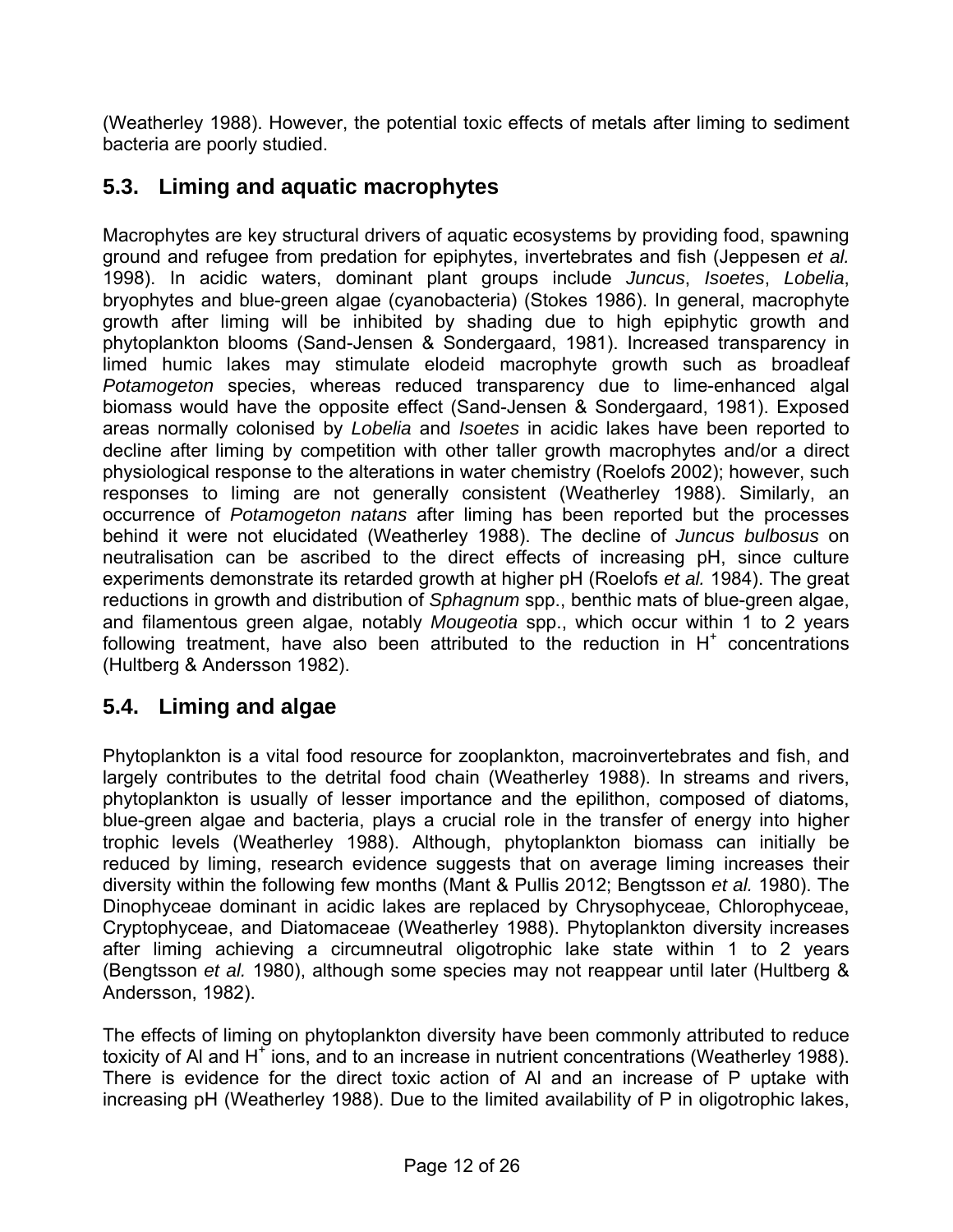<span id="page-12-0"></span>competition of phytoplankton with Al complexes for P is an important factor (Hultberg & Andersson, 1982). Increasing grazing pressure by herbivorous zooplankton can also have an indirect effect on phytoplankton biomass in treated lakes (Weatherley 1988). Information regarding liming effects on the epilithon of running waters is scarce. Apart from direct effects of pH and Al, it seems probable that effects of neutralisation on P concentrations will influence primary production in these systems (Weatherley 1988).

### **5.5. Liming and zooplankton**

Zooplankton are a major influence on the community structure of aquatic systems, acting as the intermediate trophic level between phytoplankton and fish (Weatherley 1988). Although some studies have found an initial decrease in zooplankton biomass following neutralisation, in the absence of fish predation liming generally leads to increased abundances of planktonic Rotifera, Cladocera, and Copepoda within a year (Mant & Pullis 2012; Weatherley 1988; Bengtsson *et al.*, 1980). *Bosmina* spp. (Cladocera), which often dominates at low pH, are replaced by other less acid tolerant taxa, such as *Diaphanosoma brachyurum* (Cladocera) (Weatherley 1988). Further, high concentrations of  $H^+$  and  $Al^{3+}$  ions are known to be toxic to certain species of zooplankton affecting their ionic regulation (Weatherley 1988). Increases in phytoplankton production must favour herbivorous species of zooplankton, provided species composition of the phytoplankton is suitable.

Much attention has been focused on the role of fish and invertebrate predators (Chaoboridae, Corixidae, Dytiscidae, and others) in controlling the response of zooplankton to liming (Weatherley 1988). In the absence of fish, lime treatments lead to a higher abundance of invertebrate predators, resulting from increased secondary productivity and/or improvement in water quality (Weatherley 1988). Research has also reported an inverse relationship between the abundance of chaoborids and liming, which was enhanced in limed lakes, and the number of cladoceran species and their density (Weatherley 1988). Fish predation may reduce invertebrate predator numbers, allowing establishment or increased density of other zooplankton species (Weatherley 1988). However, the improvement of fish with liming and the associated abundance of zooplanktivorous fry, can reduce the numbers and mean sizes of copepods and cladocerans, which in turn ameliorate competition interactions and often result in an increase in rotifer populations (Weatherley 1988).

### **5.6. Liming and macroinvertebrates**

Benthic macroinvertebrates include detritivores, grazers, and predators of invertebrates and fish. They are useful ecological indicators and are an important prey for many fish (Mant *et al.* 2011). Lake liming has been reported in some instances to cause an initial decline in abundance of benthic invertebrate populations and in others an increase in abundances of acid sensitive taxa present at the time of liming (Weatherley 1988; Hultberg & Andersson, 1982). Yet, the general responses of most invertebrate taxa have fallen short of expectations (Mant & Pullis 2012; Mant *et al.* 2011). When observed, positive population responses to liming have been attributed to reduce physiological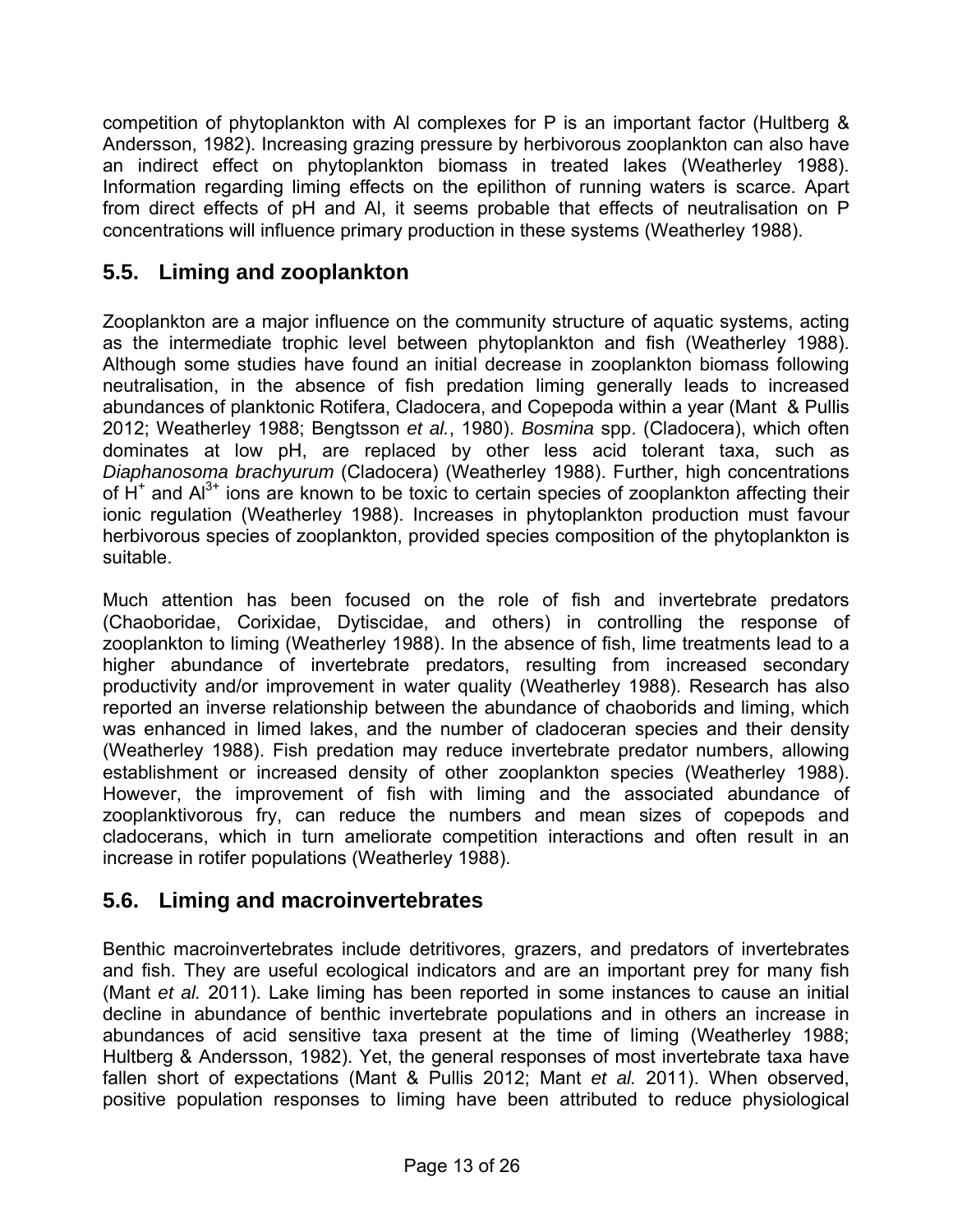<span id="page-13-0"></span>stress, to improved food supplies or altered interspecific interactions (Weatherley 1988). Further, several macroinvertebrate taxa are known to be sensitive to acidity related conditions through effects on ion regulation and possibly respiration which liming may mitigate (Weatherley 1988). The increase in primary and secondary production and organic matter breakdown associated with liming is likely to provide an increase in food supply to most invertebrates (Weatherley 1988).

There are also certain aspects of the neutralise water chemistry that may restrict the establishment of invertebrates. For instance, acid run-off into the littoral zone of associated lakes may adversely affect some species, like *Astacus astacus* (Weatherley 1988). Profundal benthos taxa such as chironomids and oligochaetes, may also show a decline response after liming (e.g. Eriksson *et al.*, 1983). This may be associated with reductions in the sedimentation of organic matter from the epilimnion, or to the accumulation of precipitated Al compounds in this zone (Weatherley 1988; Eriksson *et al.*, 1983). Liming can also impact on streams, by depositing  $CaCO<sub>3</sub>$  locally on the stream benthos, or toxic conditions in mixing zones between limed and acid waters (Hesthagen & Larsen 2003). Other factors other than acid-base chemistry that can potentially limit invertebrate species responses include climate change, natural population variations, predation, dispersal abilities of acid-sensitive taxa and habitat factors such as food quality or structural physiography (Mant & Pullis 2012; Weatherley 1988).

### **5.7. Liming and fish**

For mainly commercial reasons, the effects of acidification and liming on fish have received more attention than for other biotic components. In the majority of cases direct lake liming has increased the survival of acid sensitive species (Mant & Pullis 2012; Mant *et al.* 2011). Several investigations of liming in freshwater bodies have reported increased survival for a number of fish species including *Salmo trutta*, *S. gairdneri*, *Salvelinus salvelinus*, *S. alpinus, S. fontinalis*, *S. namaycush*, *Micropterus dolomieui*, *Percafluviatilis* and *Rutilus rutilus* (Mant & Pullis 2012; Mant *et al.* 2011; Clair & Hindar 2005; Weatherley 1988).

In running waters, liming of headwater lakes has resulted in increased juvenile densities of resident *S. trutta* and migratory *S. trutta* and *S. salar* (Weatherley 1988, Mant *et al.* 2011). Lime dosing in the River Vaaraana, Norway, greatly reduced the mortalities of caged *S. trutta* and *S. salar*, with no indication of a toxic zone immediately downstream of the additions (Weatherley 1988). Similarly, direct liming of a stream in Wales virtually eliminated mortalities of caged *S. trutta* and *Cottus gobio*, and reduced the mortality rate of *S. salar* (Weatherley & Ormerod 1992). However, extensive treatment throughout the 476 km<sup>2</sup> River Høgvads in catchment could not prevent *S. salar* mortalities associated with acid episodes in autumn (Edman & Fleischer 1980).

Fish kills in acidic waters are related to high Al concentrations, which cause stress in ion regulation and ventilation, particularly for pH levels of around 5 (Clair & Hindar 2005). In the few cases where liming has caused a fish kill, explanations have been attributed to a metal hydroxide precipitation onto gills and death due to combined osmoregulatory and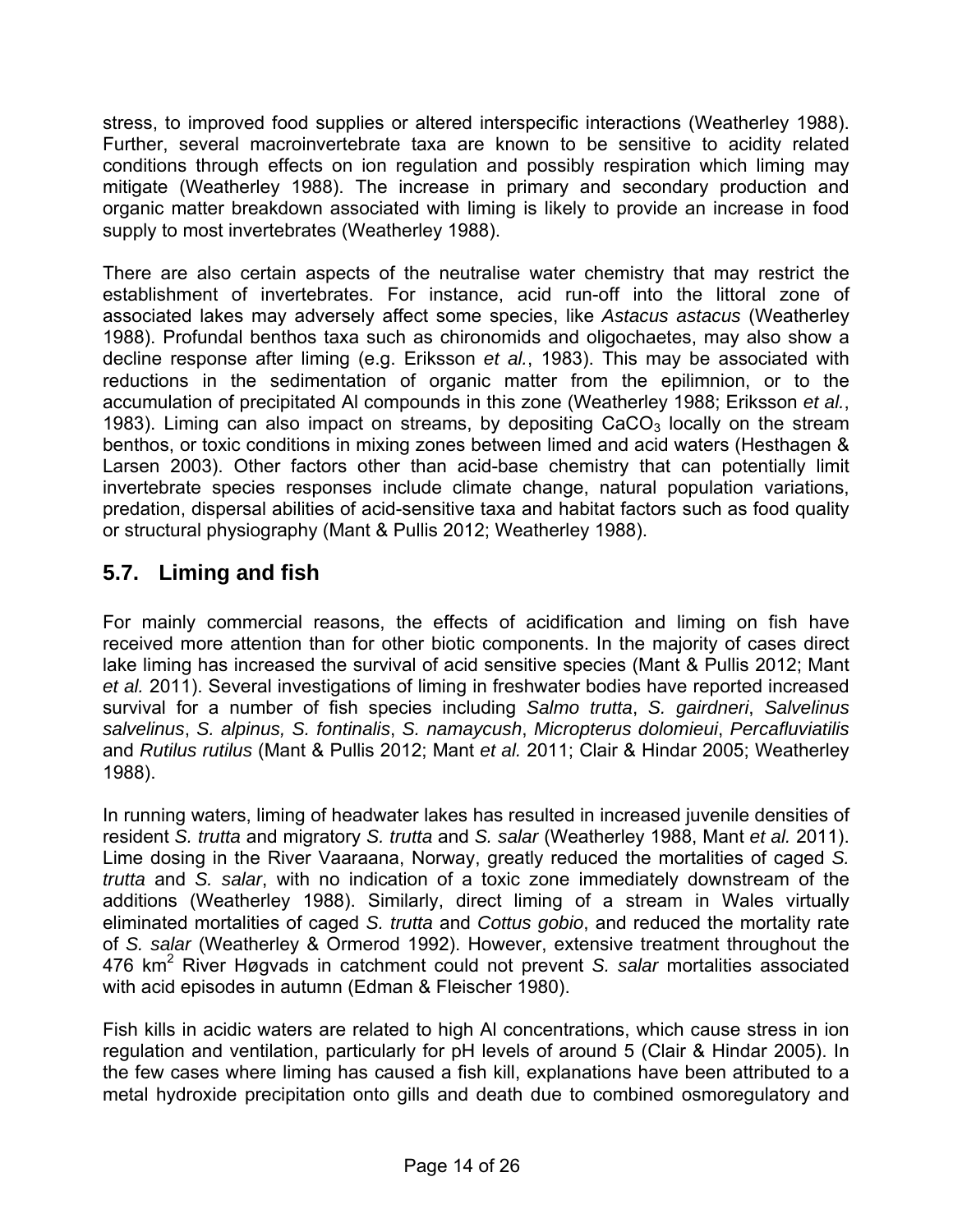ventilatory stress (Weatherley 1988). Such metal precipitations are likely to occur if metal concentrations were still high when the pH was elevated (Weatherley 1988). Flushing out of accumulated Al and Fe hydroxides from instream limestone gravel have also been recorded to cause catastrophic fish kills (Weatherley 1988). Nonetheless, avoidance behaviour from fish suggests that mobile life stages may minimize such risks (Weatherley 1988). Alkaline pH's may also be toxic through increased concentrations of hydrated metal ions, notably AI(OH)<sub>4</sub> (Weatherley 1988). Temporary accumulation of mobilised Hg by fish has been also observed in some instances in Sweden. In general however, Hg levels in fish tend to decrease after liming (Weatherley 1988).

In lakes with residual fish stocks where recruitment no longer exists, or is sporadic, liming invariably restores reproduction rapidly (Weatherley 1988; Eriksson *et al.*, 1983). This is due to enhanced survival of early life stages, especially larvae, which are often the most sensitive stage to acidity related factors (Weatherley 1988; Eriksson *et al.*, 1983). For instance, the incubation of eggs of *S. gairdneri* and *S. salar* in boxes of limestone gravel successfully increased the pH of interstitial waters and enhanced egg and yolk sac fry survival (Weatherley 1988). Yet the emergent fry are usually killed on the transition to ambient lake water. Hence, the application of this method may not be reliable in chronically acidified lakes but might be useful for protecting eggs and sac fry against acid episodes, or where interstitial waters are more acidic than surface waters (Weatherley 1988). Changes in water temperature and transparency following liming may however induce negative effect on fish populations (Weatherley 1988). Many fish are primarily visual predators so they may be particularly restricted by altered light penetration (Weatherley 1988).

In spite of the success of several stocking efforts to override the effects of acidification (Mant & Pullis 2012; Mant *et al.* 2011; Hultberg and Andersson 1982), liming has proved a necessary interim measure to preserve the genetic diversity of fish stocks (Clair and Hindar 2005; Weatherley 1988). Many cases of genetically distinct populations amongst salmonids, especially in Scandinavia, have been recognised, which are reflected in differences in vital phenotypic characters such as growth and spawning season (Weatherley 1988). Consequently, the local extinction of certain populations could therefore result on the loss of important cost-effective genetic traits. Equally important, there is also a potential danger of hybridisation between stocked fish with natural populations, which could lead to a loss of fitness by genetic introgression (the disruption of genotypes due to interbreeding) (Weatherley 1988). The recovery of different fish species will also be differentially affected by the various rates of recovery of other biotic components (Weatherley 1988; Mant *et al.* 2011). Thus acidification-induced perturbation followed by recovery could result in alternative equilibria (Weatherley 1988).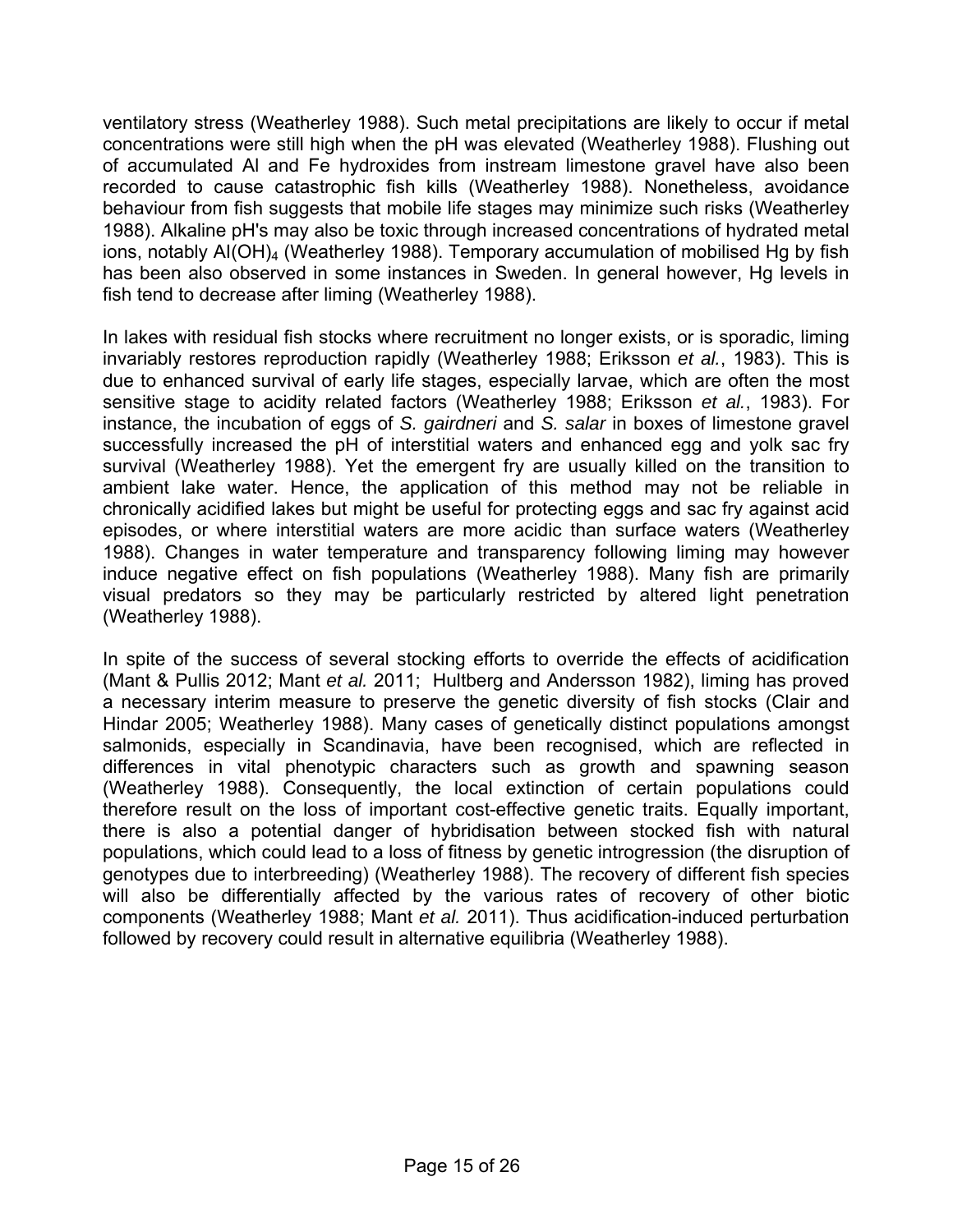# <span id="page-15-0"></span>**6. Liming in the UK**

In comparison with Scandinavian countries, mitigation programmes based on lime application to surface waters and catchments in the UK have been limited and predominantly restricted to Wales and Scotland (e.g. Howells & Brown 1992, Howells & Dalziel 1995, Edwards *et al*. 1990 Ormerod & Durance 2009). Liming projects have been undertaken to improve conditions in acid waters, with applications to lakes, their tributaries or catchments (Howells & Brown 1992). In Cumbria for example, in response to the kill of spawning fish seen in the lower river during the springs of 1981 and 1984, lands adjacent to the river Esk were limed in 1986-87 with 3200 tonnes of powdered limestone. A decrease in the calcium concentration of the river water downstream was reported, but with pH values higher than before (Howells & Brown 1992). An increase in the run of spawning salmonids in the adjacent river Esk and even in the stream above the limed areas, were reported with no observed repetition of fish kill during the spring. Yet observations were difficult to attribute changes to liming (Howells & Brown 1992).

In several small catchments at Lyn Brianne on the Tywi in west Wales, restricted riparian liming within an afforested area (at 30 t ha<sup>-1</sup>) was of limited value in improving water quality (Edwards & Stoner 2003). In another area, upland land management (draining, liming, ploughing) improved grazing productivity but had little effect on the chemistry of the stream draining to the treated area. In another treatment, however, application of limestone to a wetland source area (at 10 t ha<sup>-1</sup>) led to rapid rise in the pH of stream water, although this improved water quality has not since been maintained (Edwards *et al*. 1990). After 25 years of monitoring this study showed that liming had few long-term benefits compared with natural recovery (Ormerod & Durance 2009, Durance & Ormerod 2007), and, according to Clair & Hindar (2005) this should be a key, general criterion in evaluating the outcomes of ecological restoration.

Another catchment liming study was conducted in Wales in the late 1980s on a 0.34  $km<sup>2</sup>$ poorly buffered coniferous-moorland catchment that was limed with 9 t ha<sup>-1</sup> of CaCO<sub>3</sub>. The wetland portions of two other catchments were also limed using 20 and 25 t ha<sup>-1</sup> each (Weatherley & Ormerod 1992). Results showed that plant, invertebrate, and fish communities partly recovered to pre-liming conditions in drainage streams. Acidophilic macrophytes disappeared from drainage streams before liming and did not appear after two years of improved conditions. Benthic invertebrate communities on the other hand showed a partial return to pre-acidic conditions. Despite the improvements in water quality being still notable 10 years after catchment liming, responses in the invertebrate community were modest (Bradley & Ormerod 2002). There were slight improvements in trout densities in the treatment streams, however, but these were also matched by improvements in the control sites. These matched responses of fish make any assertion inconclusive over the 2.5 years of follow-up study (Weatherley & Ormerod 1992). Considering the types of results reported for lakes and streams, it is most likely that recolonisation was affected by biotic factors not taken into account by the model, such as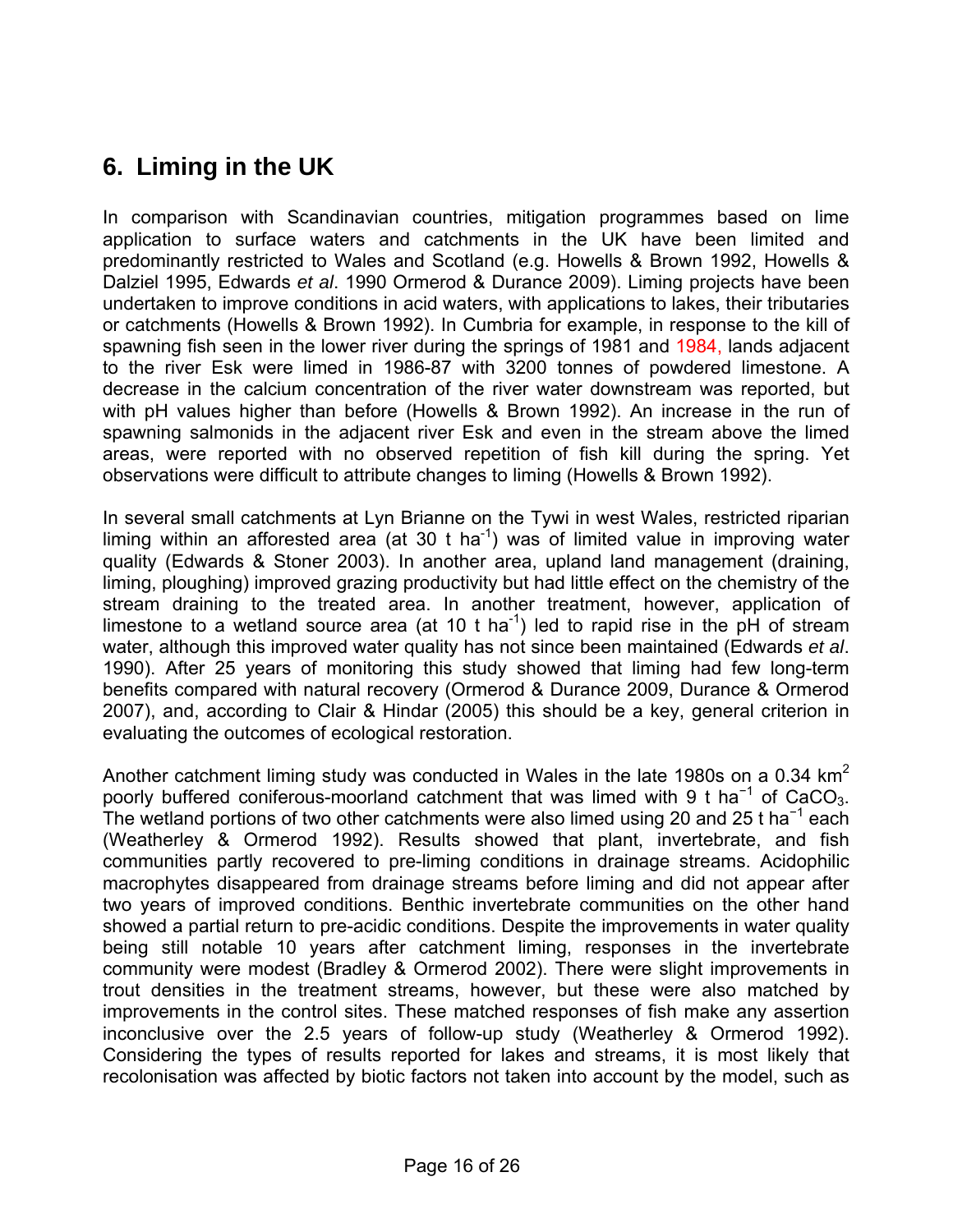changes in the competitive environment and the "hit or miss" nature of recolonisation (Clair & Hindar 2005).

Another aspect of this liming study was reported by Waters *et al.* (1991), who used different liming strategies in two moorland catchments. They added 9 t ha<sup>-1</sup> of limestone in a 33 ha area of one complete catchment. In the other, they applied 16 t ha<sup>-1</sup> only in the hydrological source area, immediately surrounding the stream, covering 11% of the whole catchment area (Clair & Hindar 2005). Their results showed pH and  $\text{Ca}^{2+}$  increases, and Al decreases, at both sites after liming. The collected data also demonstrated that it was only necessary to lime hydrological source areas in order to improve the stream chemistry. They concluded that this more highly targeted approach was a much more efficient and cost-effective method in remediating stream chemistry, compared to a whole catchment liming (Clair & Hindar 2005). Elsewhere in west Wales a number of stocked lakes have been treated with direct application of limestone. This has improved water quality and the value of the "put-and-take" fisheries of brown trout there, although on time scales determined by time of water replacement (Underwood *et al.* 1987).

In the acid sensitive areas of Galloway, south-west Scotland, two schemes have been undertaken at Loch Dee and Loch Fleet (Howells & Brown 1992). In Loch Dee liming of the riparian zone of the lower White Laggan tributary and directly to the stream led to the apparent "loss" of most of the applied limestone in the lake, mostly associated with the sediments discharged by the White Laggan (Howells & Brown 1992). In this lake, average turnover is only 40 days, so that the loss of calcium carbonate in solution in the outflow is also a significant factor. In the event, fishery (*S.trutta*) production, thought to be declining in 1980, seems to have recovered in this not very strongly acidified lake ( $pH = 5.6$ ), possibly by improved fishery management.

The Loch Fleet project was set up in 1984 for an initial period of 5 years (Howells & Brown 1992). The site was underlain by poorly buffering granites, and had shallow organic, peaty soils with moorland-type vegetation (Howells & Brown 1992). The project proponents used between 5 and 30 t ha<sup>-1</sup> of lime in dust, slurry, or pellets on a number of catchments. Their approach in deciding on dosage was based on laboratory experiments, with an element of trial and error in the field. Their main goal was to try to provide acceptable water chemistry (increase pH to 6, Ca<sup>2+</sup> > 100 µequiv L<sup>-1</sup>, and ANC between 10 and 50 µequiv L<sup>-1</sup>) for the survival of all stages of salmonids, where the fishery for brown trout (*S. trutta*) had been lost.

The Loch Fleet liming project had complex application schemes as it involved the addition of a number of treatments to various sub-catchments draining into the loch (Howells & Brown 1992; Howells & Dalzeil 1995). However, samples from the outlet stream of the loch, which integrated all sub-catchment responses, showed a rapid positive increase in pH from 4.5 to above 6 and in Ca<sup>+2</sup> from <50 to 150 µequiv L<sup>-1</sup>. These levels of improvement in the water chemistry were subsequently recorded up to 1995 (Dalziel 1995). In addition to acidic deposition, acid pulses in the streams caused by sea-salt exchanges also affected Loch Fleet. In response, Dalziel *et al.* (1994) indicated that catchment liming was the best method to alleviate these types of episodes in the Loch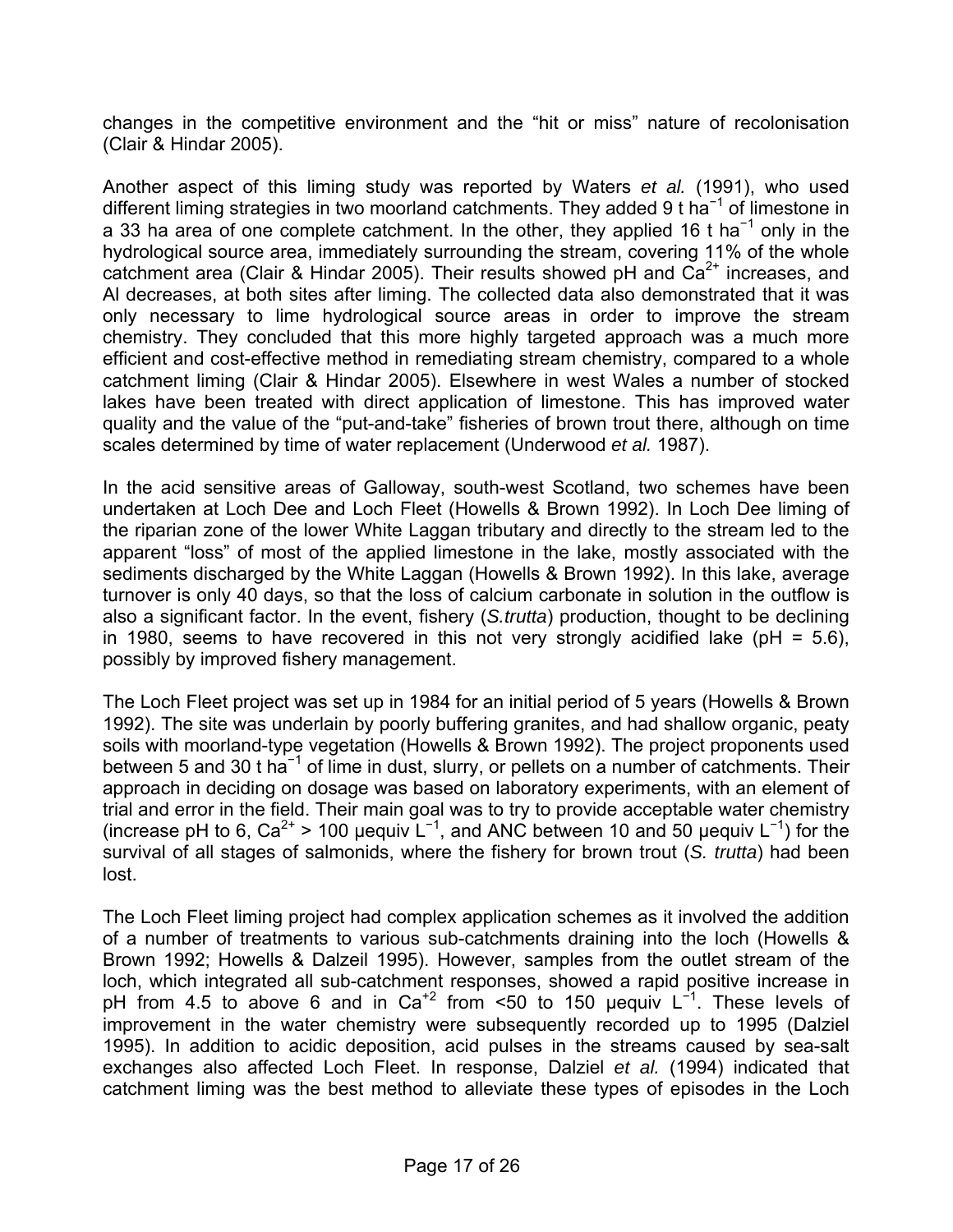Fleet streams. Based on the applied dosages on the catchments over the duration of the project, the authors predicted that improvements would last for another 9 years (Dalziel *et al.* 1994; Dalziel 1995).

The improvements in water chemistry in Loch Fleet and its inlet streams provide suitable conditions for survival of the various trout life stages within a few months of liming (Howells & Brown 1992). The lake was restocked with brown trout, which were found to be a successfully viable population 9 years after the liming treatment (Dalziel 1995). Alongside the improvement of fish populations, other biological groups also showed a major response including the occurrence of a number of alkalophilous periphytic and planktonic diatom species, some of which had never been found previously (Battarbee *et al.* 1992). Algal primary productivity also doubled after liming but no major long-term changes in benthic invertebrate populations in the loch were found. The authors suggested that the introduction of trout as top predators could potentially mask the recovery of invertebrates.

In addition to the above described response in the aquatic fauna, catchment liming in Loch Fleet showed also a number of moss species thriving or unaffected, while two acidophilic mosses, *Sphagnum capillifolium* and *S. papillosum*, were completely eradicated as soon as they came in contact with limed conditions (Howells & Brown 1992). Results in agreement with liming studies in Wales were that the liverwort *Nardia compressa*, was recorded to be greatly reduced in coverage after liming, and that no other species had moved in to replace it five years later (Wilkinson & Ormerod 1994). Gunn *et al.* (2001) described similar trends in the Sudbury, Ontario region for 15 wetlands limed with fineparticled dolomite. Other wetland plant communities showed negative effects at the same time as showing increases in pH.

Another liming project in the Kelty Water in central Scotland was reported by Miller *et al.* (1995). The area is part of the Loch Ard forest and is extensively stocked with conifers planted in the 1940s and 1950s, with some higher altitude planting in the 1980s. About 60% is forested, mainly with Sitka spruce (*Picea sitchensis*), with smaller areas of Norway spruce (*Picea abies*) and Lodgepole pine (*Pinus contorta*). Salmon (*Salmo salar)* are found in the lower, richer stretches of the system but are prevented from reaching the headwaters by a waterfall. Above this, a limited number of brown trout (*Salmo trutta*) existed and had access to a further 3 km of stream before encountering another waterfall. No salmonids are found upstream of these upper falls, i.e. within the study area, and the only fish encountered were eels (*Anguilla anguilla*). During the mid 1980s the hydrochemistry was not capable of supporting native fish populations with calcium concentrations around 20 µeq  $\mathsf{I}^{-1}$ , less than the suggested critical value of 50 µeq  $\mathsf{I}^{-1}$  and hydrogen ion concentrations around 70 µeq I<sup>-1</sup>, greater than the critical value of about 30 µeq I<sup>-1</sup>. In 1990 limestone was applied aerially to the source areas of selected streams, with around 5% (15 ha) of the total catchment area of 270 ha treated at 10 t ha<sup>-1</sup>. Stream monitoring, carried out over the period 1989–1995, showed an immediate response to liming followed by a progressive decline. Calcium values were elevated to >150 µeg  $I^{-1}$ and hydrogen ion concentrations reduced to 20 µeq l<sup>-1</sup>, reverting in time towards preliming values. Although salmonid survival was improved during low flow conditions in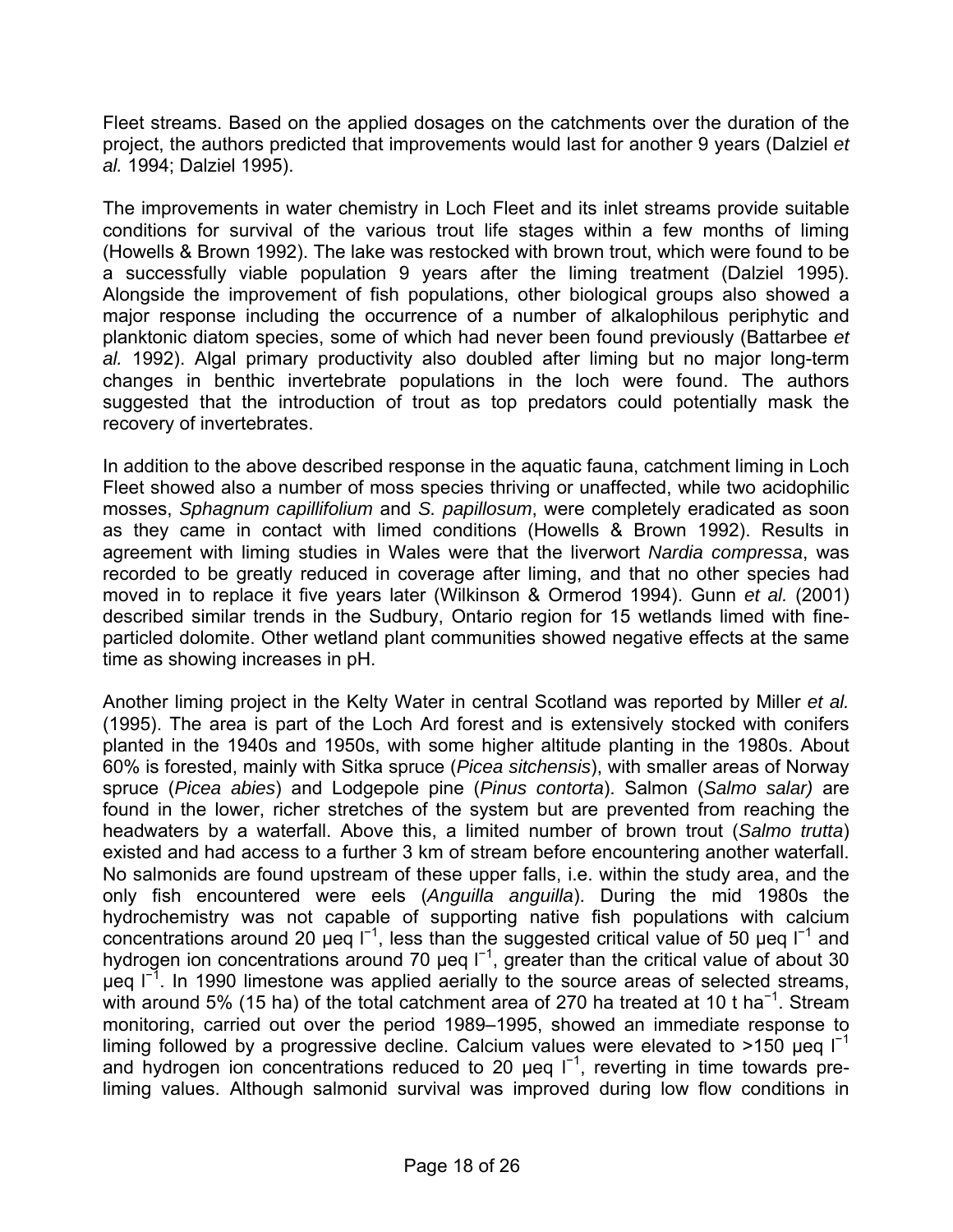<span id="page-18-0"></span>summer, only a few fry survived to the autumn as acid episodes increased, and these were subsequently lost from the system during the winter period. Budget calculations indicated losses of around 30% of the applied calcium during the first four years. Studies on the vegetation and soils revealed a greater than expected penetration of calcium to depth (10–20 cm) in the soil profile. Results suggest that source area liming at this rate has had minimal effects on the vegetation and by increasing the proportion of the catchment limed to 15% could have a much greater success in reducing the frequency of biologically damaging episodes (Miller *et al.* 1995).

# **7. Summary**

In this report we have presented a general overview of the most common liming methods with their pros and cons as well as some potential effects of liming on aquatic biological communities. If a new liming project is being considered, it is of great importance to ensure that all proponents and regulators understand and address carefully the above described pros and cons and follow a clear process to ensure no further damage to the target ecosystems (Clair & Hindar 2005). It is equally relevant to address all possible negative and positive effects of liming and to have a reasonable chance of meeting the desired objectives (Clair & Hindar 2005). In order to help in achieving these two conditions and based on Clair & Hindar (2005), here we present a brief overview of the following issues that need to be addressed before any serious consideration of liming.

- 1. **Justification:** There has to be a good rationale to justify attempting to modify an ecosystem, and the parts of the ecosystem in need of protection need to be clearly identified. It is important to insure that even if a fish species is clearly in need of protection, other parts of the ecosystem (e.g. prey, predators and other competitors, access to habitat, other types of pollution effects) will not provide another obstacle to population recovery. Neglecting this step can only lead to the failure of a project.
- 2. **Biological and ecological understanding:** There must be clear understanding of the target species life cycle. If a fish species is to be recovered or protected, are all the vulnerable life stages protected? For example, there is no point improving a species' passage by liming a stream if the conditions at the spawning grounds are not allowing successful hatching to occur.
- 3. **Knowledge of the targeted area:** The proponents must have reasonable expectations of what is achievable with the methods they will be using. As the Norwegian experience shows, in order to devise a successful program on a large river system, there is often a need for more than one doser. Half measures are usually a waste of time in this kind of work.
- 4. **Understanding of recovery timing:** The proponents must have a good understanding of the time to recovery of the system. Dynamic acidification modeling reveals that water chemistry recovery may take decades in certain areas with poor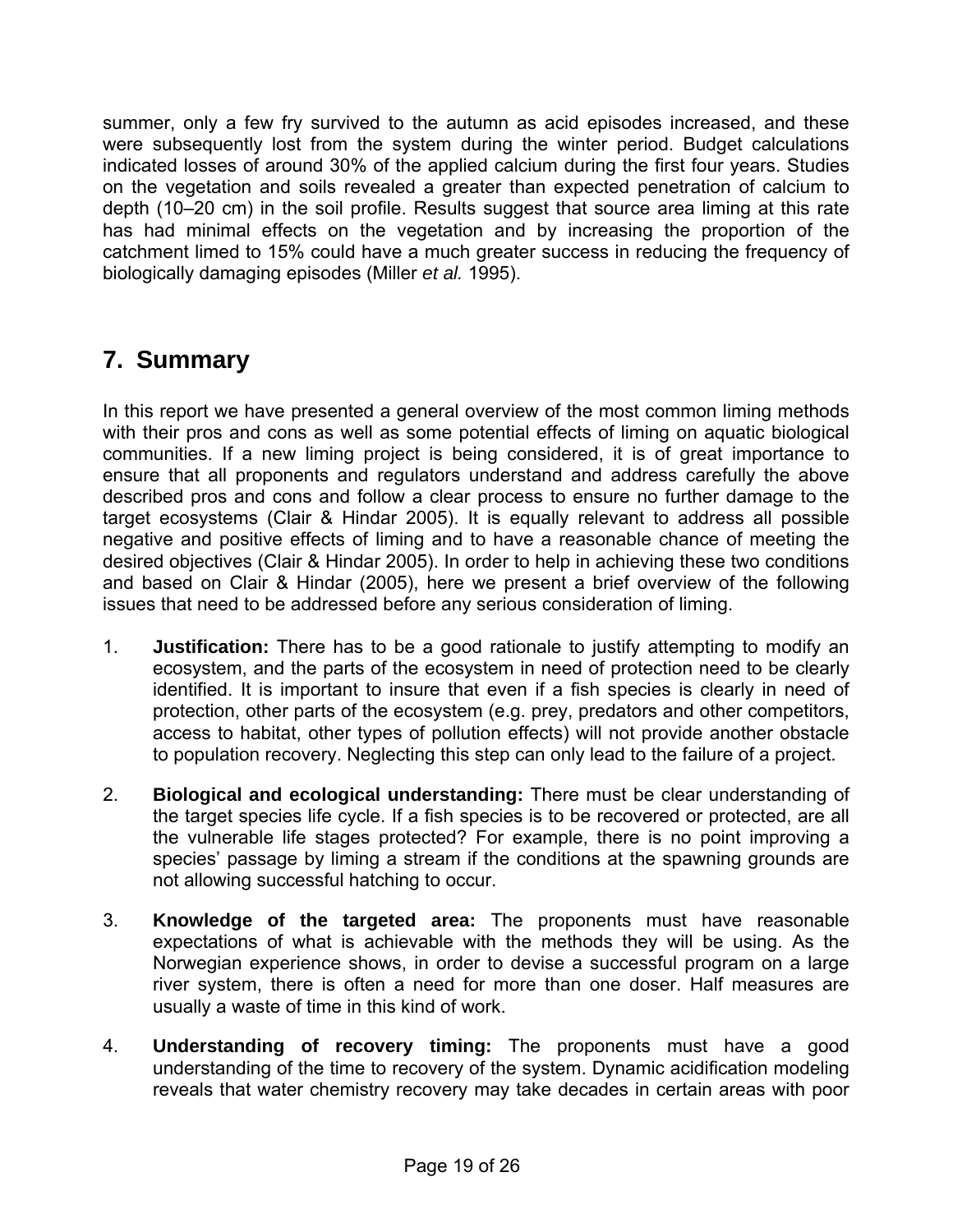<span id="page-19-0"></span>soils, such as southern Norway or Nova Scotia. There is no point beginning a liming program if proponents are only able to carry it out for a few years. This is clearly one of the major advantages to catchment liming as its effects can last for decades instead of hours in the case of in-stream dosing.

- 5. **Uncertainties:** often there are a number of other uncertainties associated with mitigation. Factors such as climate change with more extreme weather and reforestation can modify hydrological and pedological cycles in ways that might offset gains made by liming. These types of pre-project assessments need to be done as a first step in deciding on the suitability and desirability of mitigation approaches and will provide different results based on local conditions.
- 6. **Long-term feasibility:** ecosystem liming must be viewed as a tool to keep ecosystems or targeted fish populations from being irretrievably lost until nature can restore itself under less polluted conditions. It cannot be a substitute for pollution prevention, nor should it be used to create conditions that did not exist before the acidification problem existed. An important issue with liming is that it will likely need to be done over a long period of time in highly acidified systems, as re-acidification will occur once the effect is allowed to lapse. If this happens, any "positive" change in populations will be reversed, thus making the whole previous exercise a waste of time and money.
- 7. **Monitoring:** the effectiveness of liming on the target species and on wider ecosystem effects should be assessed by careful chemical and biological monitoring, ideally including before and after observations and the use of non-limed control streams with otherwise similar hydrology and chemistry, thus utilising the socalled BACI design (Before After Control Intervention).

### **8. References**

Angeler, D. G. and Goedkoop, W. (2010) Biological responses to liming in boreal lakes: an assessment using plankton, macroinvertebrate and fish communities. *Journal of Applied Ecology* 47: 478–486.

Alenäs, I., Andersson, B.I., Hultberg, H., and Rosemarin, A. (1991) Liming and reacidification reactions of a forest lake ecosystem, Lake Lysevatten, in SW Sweden. *Water, Air & Soil Pollution* 59: 55–77.

Baalsrud, K., Hindar, A., Johannessen, M., and Matzow, D. (Editors). (1985) *Lime treatment of acid water.* Directorate for Nature Management, Trondheim, Norway.

Battarbee, R. W., Anderson, N. J., Appleby, P. G., Flower, R. J., Fritz, S. C., Haworth, E. Y., Higgitt, S., Jones, V. J., Kreiser, A. M., Munro, M. A. R., Natkanski, J., Oldfield, F., Patrick, S. T., Raven, P. J., Richardson, N. G., Rippey, B. & Stevenson, A. C. (1988) Lake Acidification in the United Kingdom. 68pp. ENSIS Ltd, London.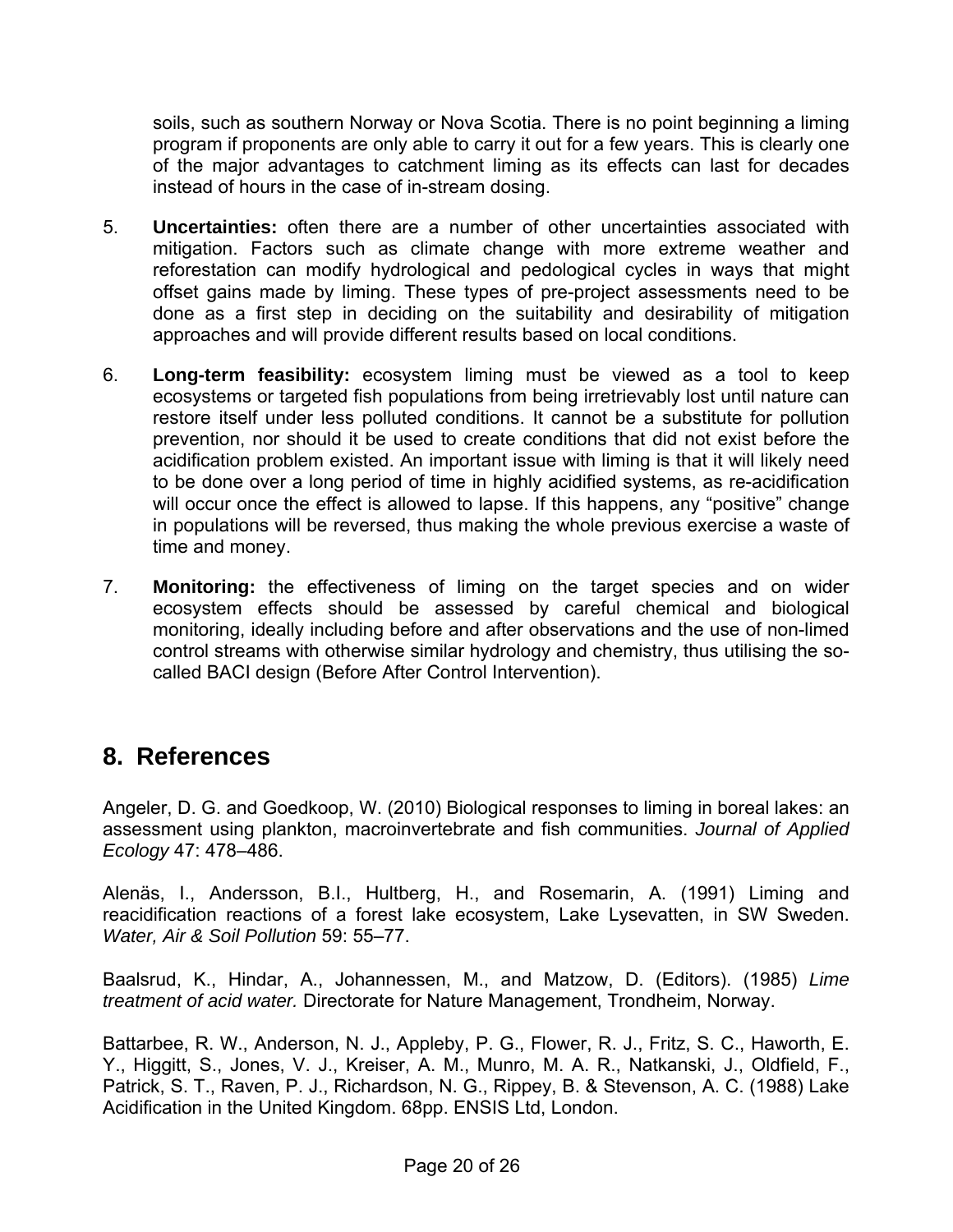Battarbee, R.W., Logan, N.A., Murphy, K.J., Raven, P.J., Aston, R.J., and Foster, G.N. (1992) *Other aquatic biology: flora and fauna*. Chap. 14. In Restoring acid waters: Loch Fleet 1984–1990. Edited by G. Howells and T.R.K. Dalziel. Elsevier Applied Science, London, UK. pp. 289–330.

Bengtsson, B., Dickson,W., and Nyberg, P. (1980) Liming acid lakes in Sweden. *Ambio* 9: 34-36.

Bishop, K., Laudon, H., Hruska, J., Kram, P., Köhler, S. & Löfgren, S. (2001) Does acidification policy follow research in northern Sweden? The case of natural acidity during the 1990¢s. *Water, Air, & Soil Pollution* 130: 1415–1420.

Bjerknes, V., and Tjomsland, T. (2001) Flow and pH modelling to study the effects of liming in regulated, acid salmon rivers. *Water, Air, & Soil Pollution* 130: 1409–1414.

Birchall, J.D., Exley, J.S., Chappel, J.S., and Philips, M.J. (1989) Acute toxicity of aluminium to fish eliminated in silicon-rich acid waters. *Nature* 338: 146–148.

Bradley, D.C., and Ormerod, S.J. (2002) Long-term effects of catchment liming on invertebrates in upland streams. *Freshwater Biology* 47: 161–171.

Clair, T. A. and Hindar, A. (2005) Liming for the mitigation of acid rain effects in freshwaters: a review of recent results. *Environmental Reviews* 13: 91-128.

Clair, T.A., Pollock, T.L., Collins, P., and Kramer, J.R. (1992) How brownwaters are influenced by acidification: the HUMEX lake case study. *Environment International* 18: 589–596.

Dalziel, T.R.K. (1995). Deposition inputs, water quality and liming effectiveness. *Chemical Ecology* 9: 145–160.

Dalziel, T.R.K., Wilson, E.J., and Proctor, M.V. (1994) The effectiveness of catchment liming in restoring acid waters at Loch Fleet, Galloway, Scotland. For. *Ecological Management* 68: 107–117.

Dickson, W., and Brodin, Y.W. (1995) *Strategies and methods for freshwater liming*. Chap. 4. In Liming of acidified surface waters. Edited by L. Henrikson and Y.-W. Brodin. Springer-Verlag, Berlin. pp. 81–124.

Donnelly, A., Jennings E. and Allott N. (2003) A review of liming options for afforested catchments in Ireland. *Biology and Environment: Proceedings of the Royal Irish Academy, Section* B 103B: 91-105.

Durance, I. & Ormerod, S.J. (2007) Climate change effects on upland stream macroinvertebrates over a 25-year period. *Global Change Biology* 13: 942– 957.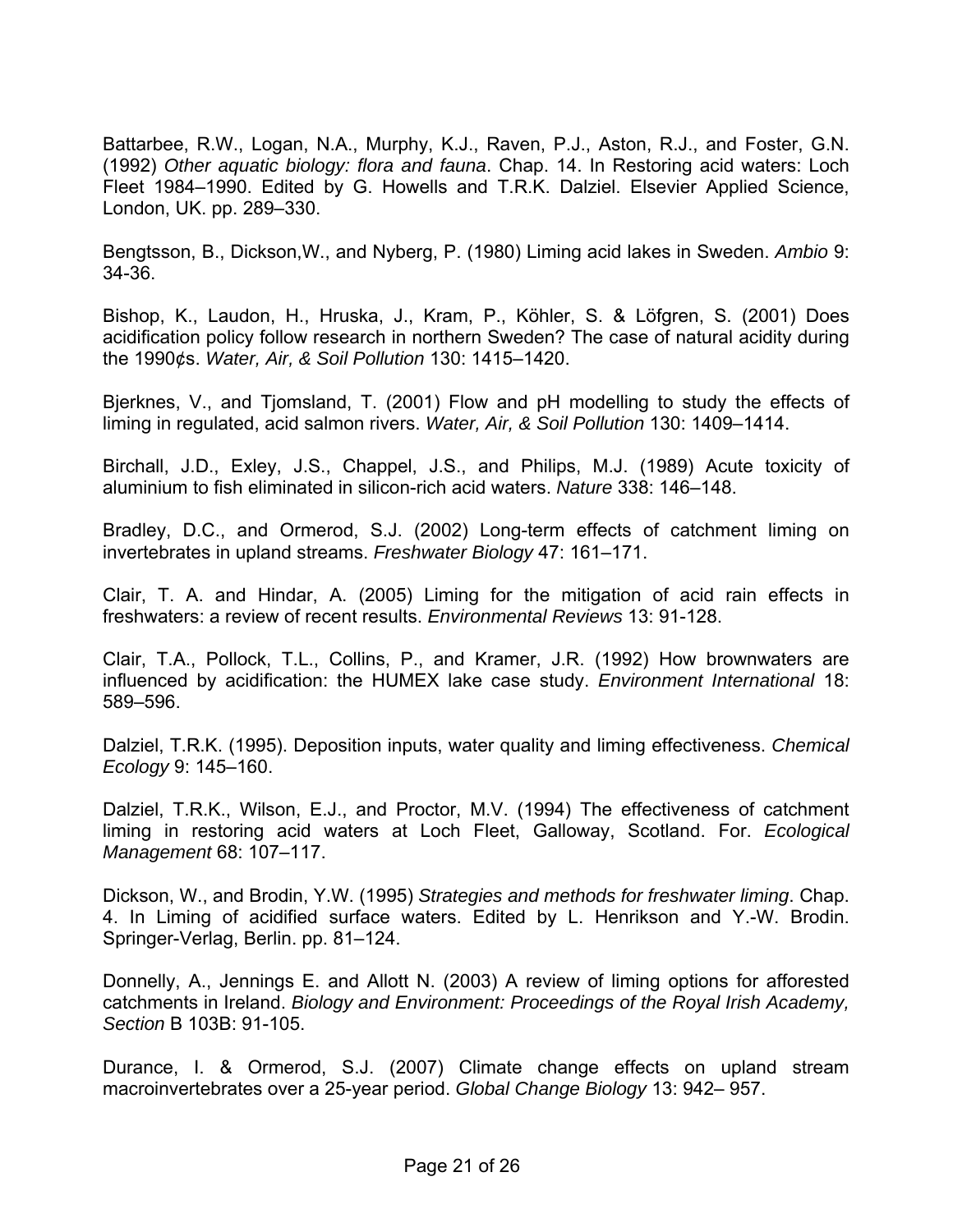Edman, G. and Fleischer, S. (1980), *The River Hogvadsan Liming Project - a Presentation.* in D. Drablos and A. Tollan (eds.), Ecological Impact of Acid Precipitation, SNSF-project, Oslo-As, pp. 300-301.

Edwards, R.W., Gee, A.S., and Stoner, J.H. (Editors). (1990). *Acid waters in Wales*. Kluwer Academic Publishers, Dordrecht.

Eriksson, F., Hornstrom, E., Mossberg, P., and Nyberg, P. (1983) Ecological effects of lime treatment of acidified lakes and rivers in Sweden. *Hydrobiologia* 101: 145-163.

Evans, C.D., Cullen, J.M., Alewell, C., Kopácek, J., Marchetto, A., Moldan, F., Prechtel, A., Rogora, M., Veselý, J. and Wright, R. (2001) Recovery from acidification in European surface waters. *Hydrology and Earth System Sciences* 5: 283-297.

Fowler, D., Smith, R., Muller, J., Cape, J. N., Sutton M, Erisman, J. W. and Fagerli, H. (2007) Long term trends in Sulphur and Nitrogen deposition in Europe and the cause of nonlinearities. *Water, Air & Soil Pollution* 7:41–47

Gahnstrom, G., Andersson, G., and Fleischer, S. (1980) *Decomposition and Exchange Processes in Acidified Lake Sediment*, in D. Drablos and A. Tollan (eds.), Ecological Impact of Acid Precipitation, SNSF-Project, Oslo-As, pp. 306-307.

Gubala, C.P., and Driscoll, C.T. (1991) The chemical responses of acidic Woods Lake, NY to two different treatments with calcium carbonate. Water, Air & Soil Pollution 59: 7–22.

Gunn, J., Sein, R., Keller, W., and Becket, P. (2001) Liming of acid and metal contaminated catchments for the improvement of drainage water quality. *Water, Air & Soil Pollution* 130: 1439–1444.

Henrikson, L., and Brodin, Y.-N. (1995) *Liming of acidified surface waters: a Swedish synthesis*. Springer Pub. Berlin. 458 pp.

Hesthagen, T. and Larsen, B. M. (2003) Recovery and re-establishment of Atlantic salmon, *Salmo salar*, in limed Norwegian rivers. *Fisheries Management and Ecology* 10: 87-95

Hindar, A. (2005) Whole-catchment application of dolomite to mitigate episodic acidification of streams induced by sea-salt deposition. *Science of the Total Environment* 343: 35–49.

Howells, G., and Brown, D.A.J. (1992). *Acidification and liming in context*. Chap. 1. In Restoring acid waters: Howells, G., and Dalziel, T.R.K. (Editors). (1992). *Restoring acid waters: Loch Fleet 1984–1990*. Elsevier Applied Science, London, UK.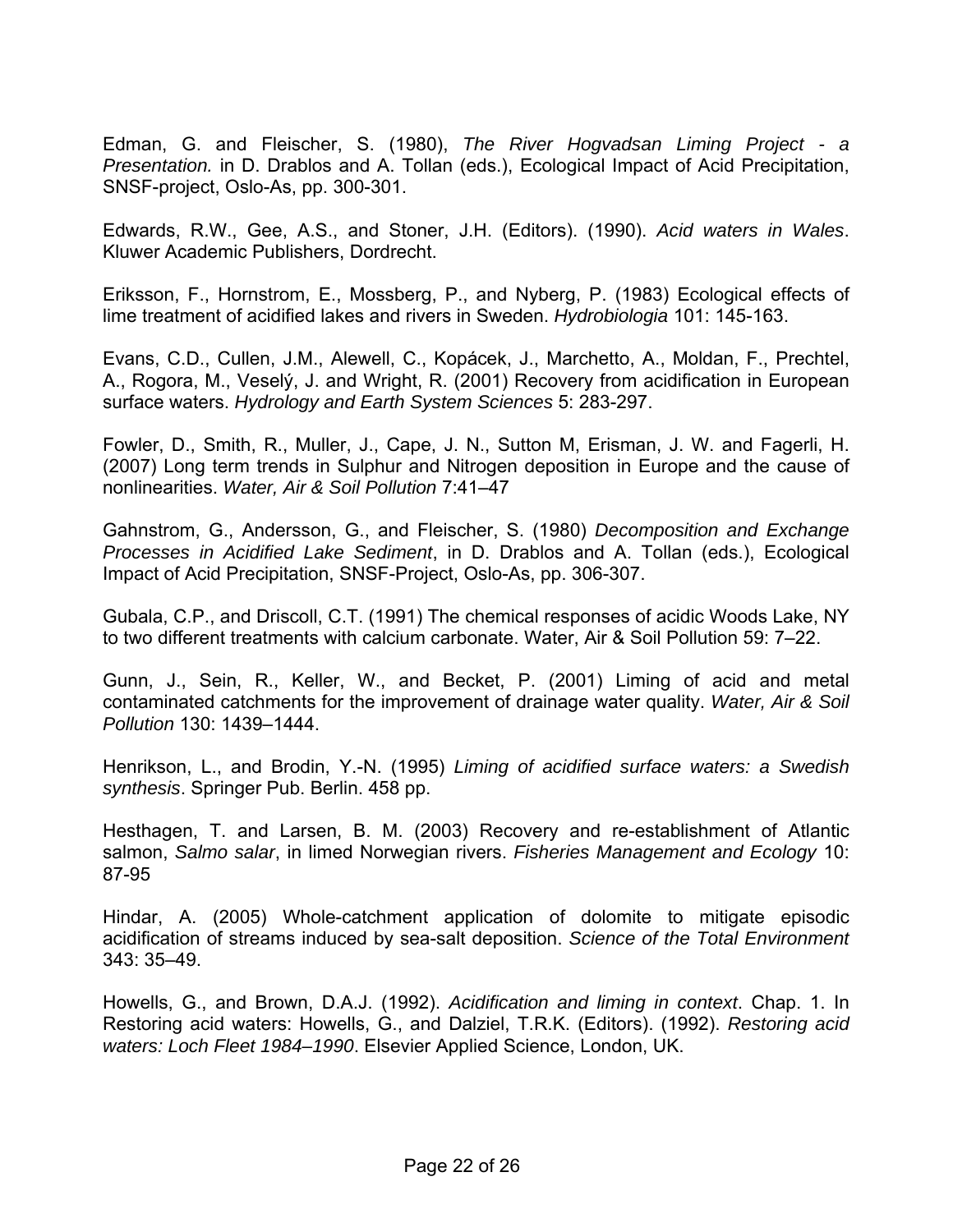Howells, G., and Dalziel, T.R.K. (Editors). (1992). *Restoring acid waters: Loch Fleet 1984– 1990*. Elsevier Applied Science, London, UK.

Howells, G., and Dalziel, T.R.K. (1995) A decade of studies at Loch Fleet, Galloway (Scotland): a catchment liming project and restoration of a brown trout fishery. *Freshwater Forum*, Vol 5, No 1: 4-38

Hultberg, H., and Andersson, I. B. (1982). Liming of acidified lakes: Induced long-term changes. W*ater, Air & Soil Pollution* 18: 311-331.

Jeppesen, E., Søndergaard, M., Søndergaard, M., and K. Chirstoffersen. 1998. *The structuring role of submerged macrophytes in shallow lakes*. London, Springer Verlag.

Kowalik, R.A., Cooper, D.M., Evans, C.D. and Ormerod, S.J. (2007) Acidic episodes retard the biological recovery of upland British streams from chronic acidification. *Global Change Biology* 13: 2439–2452

Kvaerner, J.K., and Kraft, P. (1995) Liming of wetlands in the Roynelandsvatn catchment — effects on soil chemistry and neutralisation properties in the soil profile. *Water, Air & Soil Pollution* 85: 985–990.

Kullberg, A. (1987) Dissolved organic carbon, seston and macroinvertebrate drift in an acidified and limed humic stream. *Freshwater Biology* 17: 553–564.

Likens, G.E., Buso, D.C., Dresser, B.K., Bernhardt, E.S., Hall, R.O., Jr., Macneale, K.H., and Bailey, S.W. (2004) Buffering an acidic stream in New Hampshire with a silicate mineral. *Restoration Ecology* 12: 419–428.

Mant, R., and Pullin, A.S. (2012) What is the impact of 'liming' lakes on the Abundance and diversity of lake biota? CEE review 11-003. Collaboration for Environmental Evidence: [www.environmentalevidence.org/SR11003.html.](http://www.environmentalevidence.org/SR11003.html)

Mant, R., Jones, D., Reynolds, B., Ormerod, S. & Pullin, A. (2011) *What is the impact of liming of streams and rivers on the abundance and diversity of fish and invertebrates?* CEE review 09-015 (SR76). Collaboration for Environmental Evidence: [www.environmentalevidence.org/SR76.html.](http://www.environmentalevidence.org/SR76.html)

Menz, F.C. and Seip, H. M. (2004) Acid rain in Europe and the United States: an update. *Environmental Science & Policy* 7: 253–265.

Miller, J.D., Anderson, H.A., Harriman, R., and Collen, P. 1995. The consequences of liming a highly acidified catchment in Central Scotland. *Water, Air & Soil Pollution* 85: 1015–1020.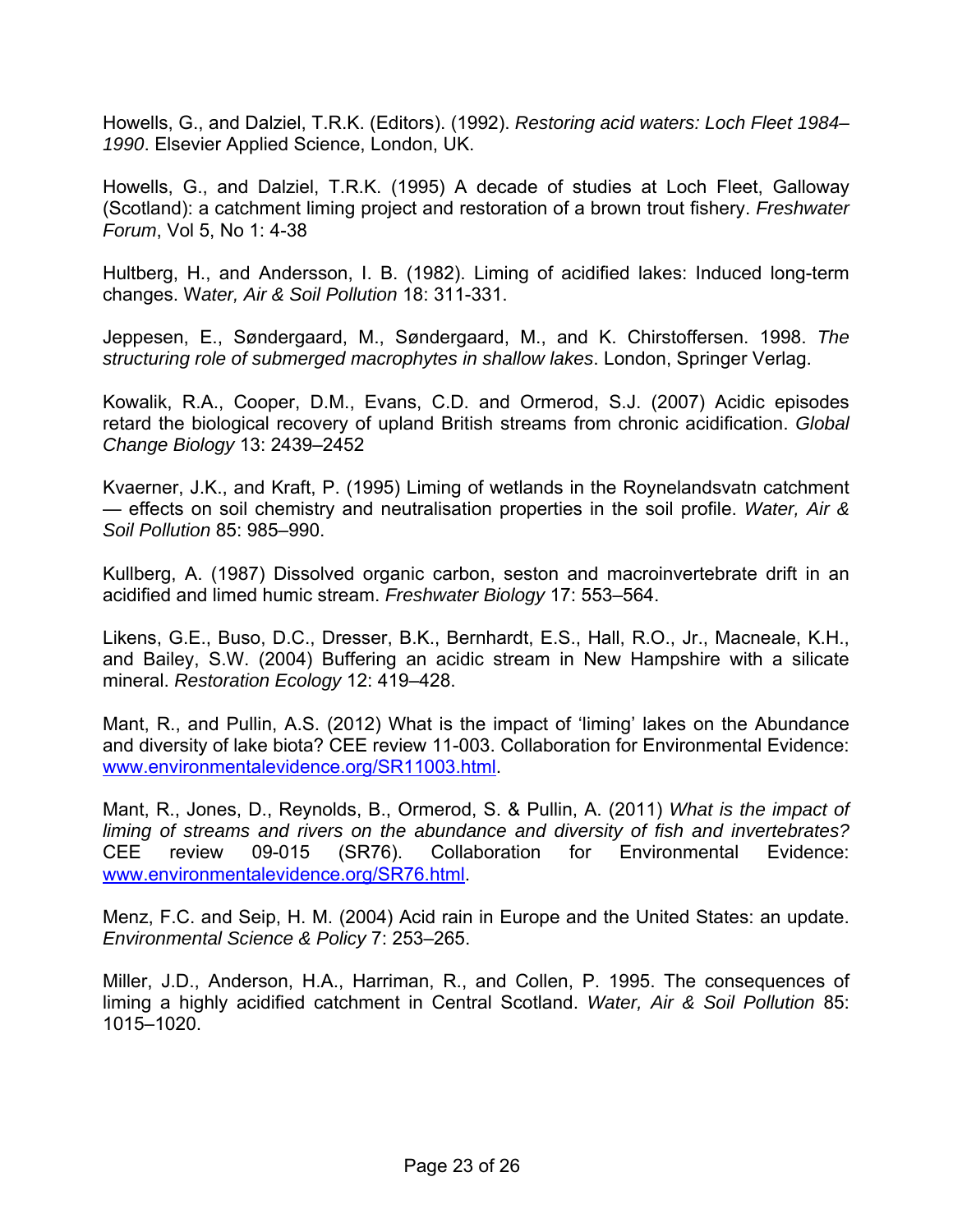Monteith, D.T.,. Evans, C.D., Henrys, P.A., Simpson, G.L., and Malcolm, I.A. (in press) Trends in the hydrochemistry of acid-sensitive surface waters in the UK 1988–2008. *Ecological Indicators*.

Olem, H. (1991) *Liming acidic surface waters*. Lewis Publishers, Chelsea, Mich.

Ormerod, S. J., and Durance, I. (2009) Restoration and recovery from acidification in upland Welsh streams over 25 years. *Journal of Applied Ecology* 46: 164–174

Reynolds, B., Stevens, P. A., Brittain, S. A., Norris, D. A, Hughes, S. and Woods, C. (2004) Long-term changes in precipitation and stream water chemistry in small forest and moorland catchments at Beddgelert Forest, north Wales. *Hydrology and Earth System Sciences* 8: 436-448.

Ritchie, J.D., and Perdue, E.M. (2003) Proton-binding study of standard and reference fulvic acids, humic acids, and natural organic matter. *Geochimica et Cosmochimica Acta* 67: 85–96.

Roelofs, J. (2002) Soft-water macrophytes and ecosystems: why are they so vulnerable to environmental changes? Introduction. *Aquatic Botany* 73:285–286.

Roelofs, J. G. M., Schuurkes, J. A. A. R., and Smits, A. J. M. (1984) Impact of acidification and eutrophication on macrophyte communities in soft waters. II. Experimental studies. *Aquatic Botany* 18: 389–411.

Rosseland, B.O., Blakar, I.A., Bulger, A., Kroglund, F., Kvellstad, A., Lydersen, E., Oughton,D.H., Salbu, B., Staurnes, M.&Vogt, R. (1992) The mixing zone between limed and acidic river waters: complex aluminium chemistry and extreme toxicity for salmonids. *Environmental Pollution* 78: 3–8.

Rosseland, B.O., and Hindar, A. (1988). Liming of lakes, rivers and catchments in Norway. *Water, Air & Soil Pollution* 41: 165–188.

Sandoy, S., and Romundstad, A. J. (1995) Liming of acidified lakes and rivers in Norway. An attempt to preserve and restore biological diversity in the acidified regions. *Water, Air & Soil Pollution* 85: 997–1002.

Sandøy, S. and Langåker, R. (2001) Atlantic salmon and acidification in southern Norway: a disaster in the 20th Century, but a hope for the future? *Water, Air, & Soil Pollution* 130: 1343-1348

Sand-Jensen K., and Søndergaard, M. (1981) Phytoplankton and epiphyte development and their shading effect on submerged macrophytes in lakes of different nutrient status. *Internationale revue der gesamten Hydrobiologie* 66:529–552.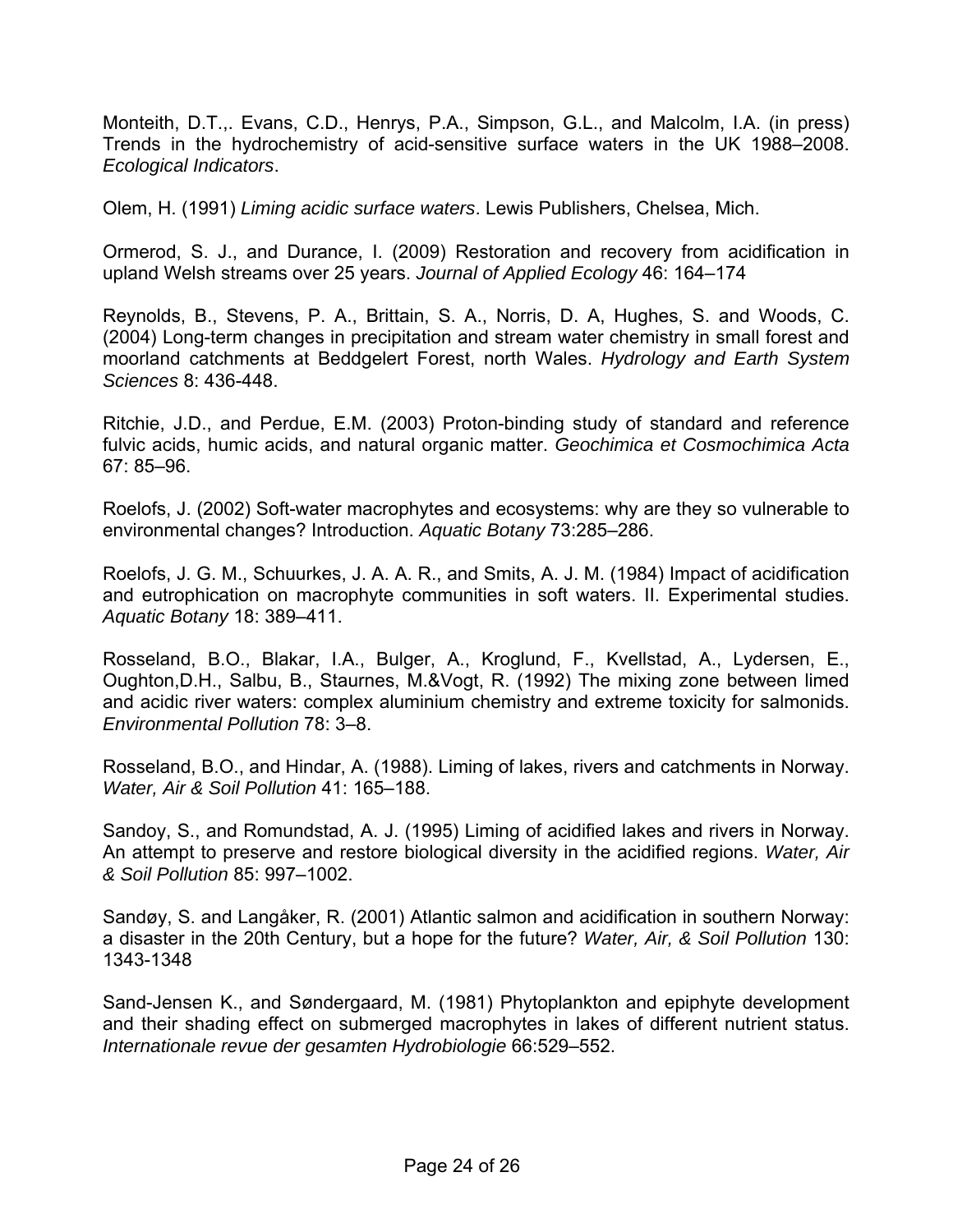Scheider, W., Adamski, J., and Paylor, M. (1975) *Reclamation of Acidified Lakes near Sudbury, Ontario*. Ontario Ministry of Natural Resources, 129 pp.

Schindler, D.W. (1997) Liming to restore acidified lakes and streams: a typical approach to restoring damaged ecosystems? *Restoration Ecology* 5: 1–6.

Schindler, D. W., Mills, K. H., Malley, D. F., Findlay D. L., Shearer, J. A., Davies, I. J., Turner, M. A. Linsey, G. A. and Cruikshank, D. R. (1985) Long-term ecosystem stress: the effects of years of experimental acidification on a small lake. *Science* 288: 1395-1401

Stokes, P. M. (1986) Ecological effects of acidification on primary producers in aquatic systems. *Water, Air, & Soil Pollution* 30: 421-438

Stoddard, J.L., Jeffries, D.S., Lükewille, A., Clair, T.A., Dillon, P.J., Driscoll, C.T., Forsius, M., Johannessen, M., Kahl, J.S., Kellogg, J.H., Kemp, A., Mannio, J., Monteith, D.T., Murdoch, P.S., Patrick, S., Rebsdorf, A., Skjelkvåle, B.L., Stainton, M.P., Traaen, T., van Dam, H., Webster, K.E., Wieting, J., and Wilander, A. (1999) Regional trends in aquatic recovery from acidification in North America and Europe. *Nature* 401: 575–578.

Sverdrup, H.U. 1985. *Calcite dissolution kinetics and lake neutralization*. Ph.D. thesis, Lund Institute of Technology, Lund, Sweden.

Teien,H.C., Salbu, B.,Kroglund, F. & Rosseland, B.O. (2004) Trasnformation of positively charged alumninium-species in unstable mixing zones following liming. *Science of the Total Environment* 330: 217–232.

Traaen, T.S., Frogner, T., Hindar, A., Kleiven, E., Lande, A., and Wright, R.F. (1997) Whole-catchment liming at Tjønnstrond, Norway: an 11-year record. *Water, Air & Soil Pollution* 94: 163–180.

Underwood, J., Donald, A. P., and Stoner, J. H. (1987) Investigations into the use of limestone to combat acidification in two lakes in West Wales. Journal of *Environmental Management* 24:11, 29-40.

Wällstedt, T., Borg, H., Meili, M. & Mörth, C.M. (2008) Influence of liming on metal sequestration in lake sediments over recent decades. *Science of the Total Environment* 407: 405–417.

Waters, D., Jenkins, A., Staples, T., and Donald, A.P. (1991) The importance of hydrological source areas in terrestrial liming. *Journal of the Institution of Water & Environmental Management* 5: 336–341.

Watt, W.D., Farmer, G.J., and White, W.J. (1984) Studies in the use of limestone to restore Atlantic salmon habitat in acidified rivers. In Lake and reservoir management. US Environmental Protection Agency, Washington, D.C. EPA Rep. 440/5-84-001, pp. 374– 379.